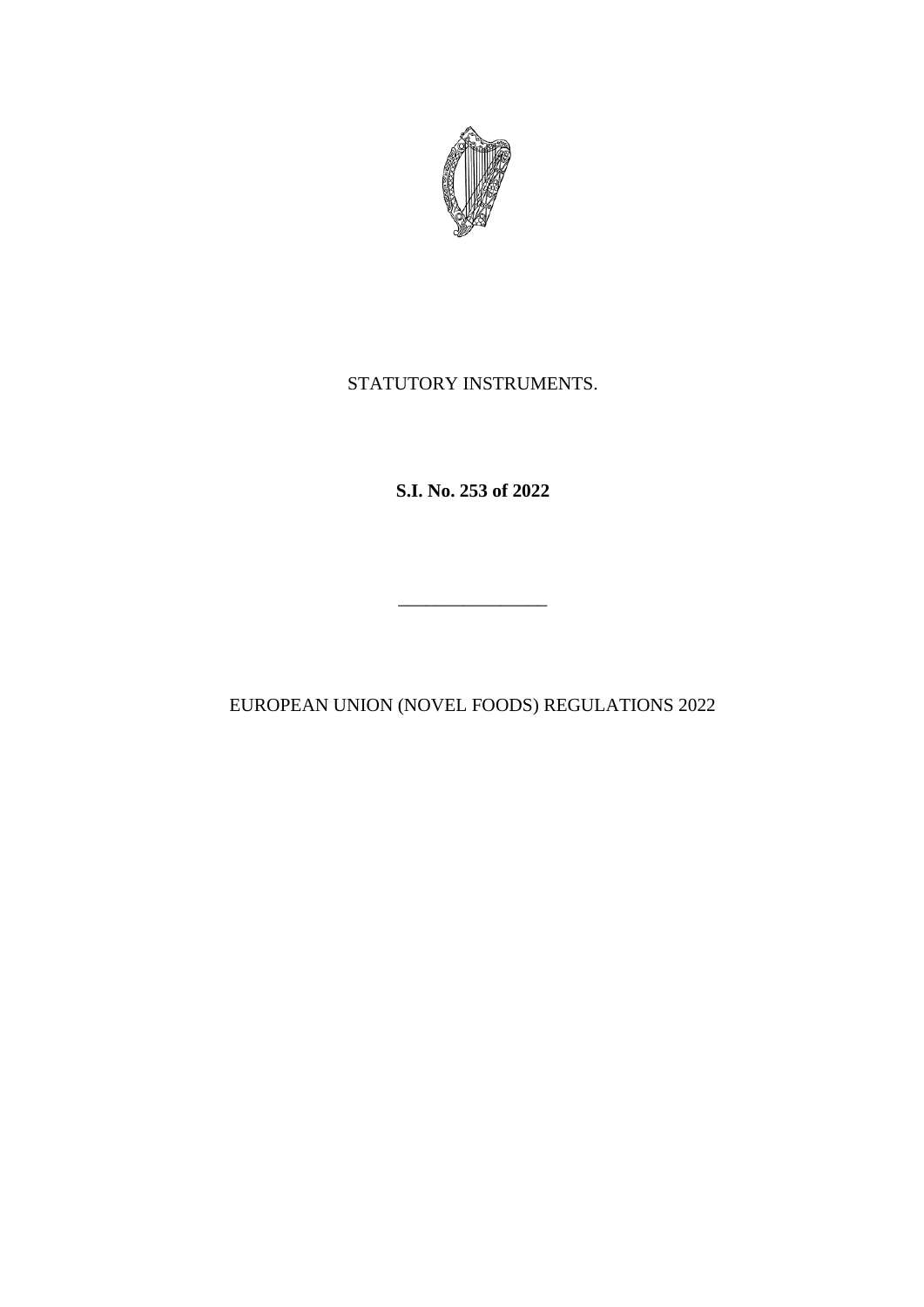## S.I. No. 253 of 2022

#### EUROPEAN UNION (NOVEL FOODS) REGULATIONS 2022

I, STEPHEN DONNELLY, Minister for Health, in exercise of the powers conferred on me by section 3 of the European Communities Act 1972 (No. 27 of 1972) and for the purpose of giving full effect to Regulation (EU) 2015/2283 of the European Parliament and of the Council of 25 November  $2015<sup>1</sup>$  as amended by Regulation (EU) 2019/1381 of the European Parliament and of the Council of 20 June 2019<sup>2</sup> and associated Implementing Regulations of Commission Implementing Regulation (EU) 2017/2468 of 20 December 2017<sup>3</sup> as amended by Commission Implementing Regulation (EU) 2020/1824 of 2 December 2020<sup>4</sup>, Commission Implementing Regulation (EU) 2017/2470 of 20 December 2017<sup>5</sup>, and Commission Implementing Regulation (EU) 2018/456 of 19 March 2018<sup>6</sup>, and all other associated European acts specified in Schedule 1 to these Regulations, hereby make the following Regulations:

## *PART I*

## *PRELIMINARY*

#### *Citation*

1. These Regulations may be cited as the European Union (Novel Foods) Regulations 2022.

#### *Interpretation*

2. (1) In these Regulations—

"Act of 1998" means the Food Safety Authority of Ireland Act 1998 (No. 29 of 1998);

"approved examiner" means—

- (*a*) a Chief Medical Scientist located at an official laboratory,
- (*b*) a Consultant Microbiologist located at an official laboratory,
- (*c*) a Deputy Public Analyst located at a Public Analyst's Laboratory,
- (*d*) an Executive Analytical Chemist located at a Public Analyst's Laboratory,
- (*e*) a Public Analyst located at a Public Analyst's Laboratory, or

<sup>1</sup> OJ No. L 327, 11.12.2015, p. 1.

<sup>2</sup> OJ No. L 231, 6.9.2019, p. 1.

<sup>3</sup> OJ No. L 351, 30.12.2017, p. 55.

<sup>4</sup> OJ No. L 406, 3.12.2020, p. 51.

<sup>5</sup> OJ No. L 351, 30.12.2017, p. 72.

<sup>6</sup> OJ No. L 77, 20.3.2018, p. 6.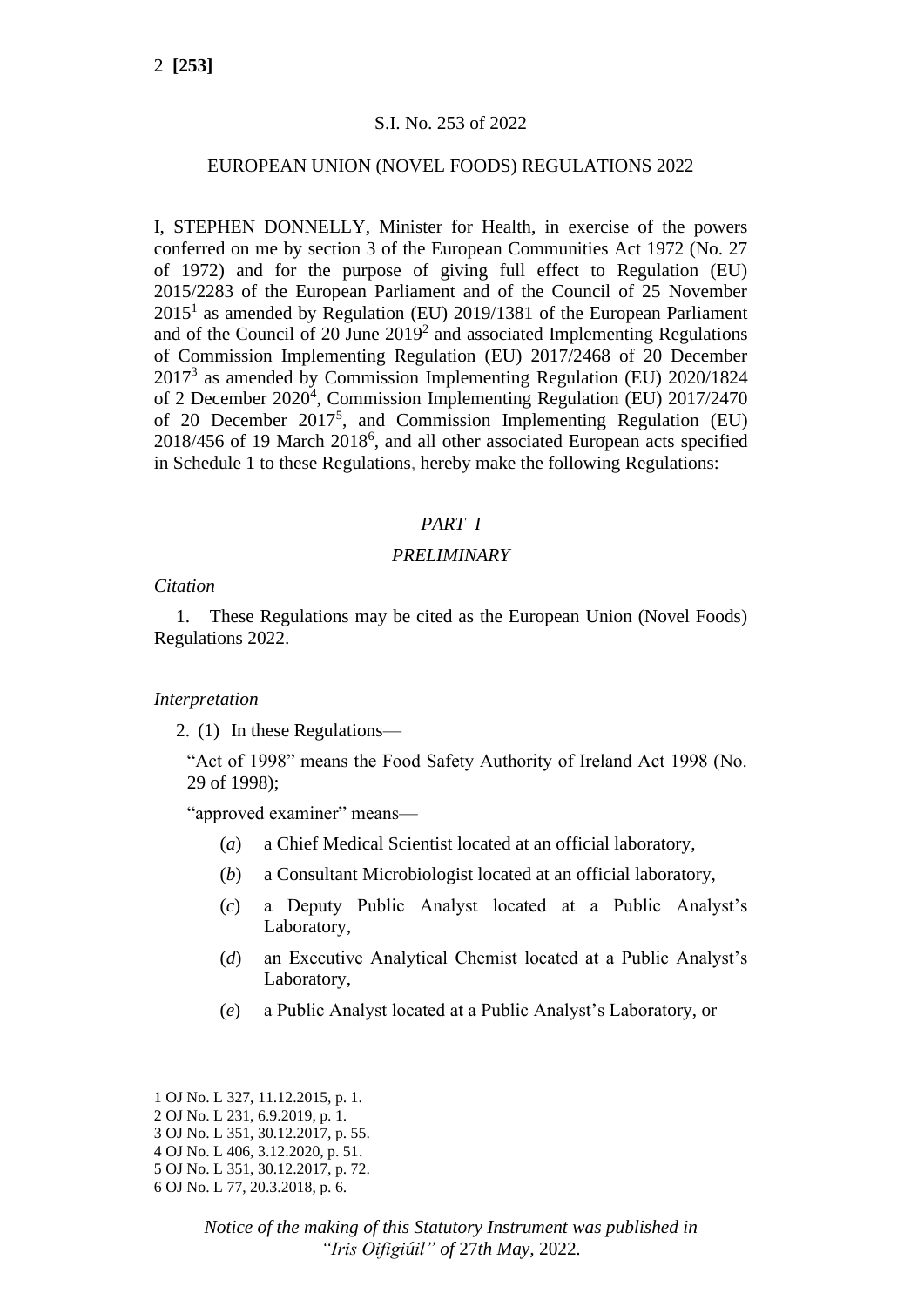(*f*) a person, or member of a class of persons, designated by the Minister pursuant to Regulation 19;

"authorised officer" means an authorised officer appointed under section 49 of the Act of 1998;

"Authority" means the Food Safety Authority of Ireland, established under section 9 of the Act of 1998;

"Commission" means EU Commission;

"EU Regulation on Novel Foods" means Regulation (EU) 2015/2283 of the European Parliament and of the Council of  $25$  November  $2015<sup>1</sup>$  as amended by Regulation (EU) 2019/1381 of the European Parliament and of the Council of 20 June 2019<sup>2</sup>;

"EU Regulation 2017/2468" means Commission Implementing Regulation (EU)  $2017/2468$  of 20 December  $2017<sup>3</sup>$  as amended by Commission Implementing Regulation (EU)  $2020/1824$  of 2 December  $2020<sup>4</sup>$ ;

"EU Regulation 2018/456" means Commission Implementing Regulation (EU) 2018/456 of 19 March 2018<sup>6</sup>;

"food business operator" has the same meaning as assigned to it by Article 3(2) of the General Food Law Regulation;

"General Food Law Regulation" means Regulation (EC) No. 178/2002 of the European Parliament and of the Council of 28 January  $2002^7$ , as amended by Regulation (EU) 2019/1381 of the European Parliament and of the Council of 20 June  $2019<sup>2</sup>$  as well as the European acts specified in Part B of Schedule 1 to these Regulations;

"Minister" means the Minister for Health;

"novel food" has the same meaning as assigned to it in Article 3(2)(a) of the EU Regulation on Novel Foods;

"official agency" means the Health Service Executive carrying out functions under food legislation pursuant to section 48 of the Act of 1998;

"Official Controls Regulation" means Regulation (EU) 2017/625 of the European Parliament and of the Council of 15 March 2017<sup>8</sup>;

"Official laboratory" means—

- (*a*) Public Analyst's Laboratory, Cork,
- (*b*) Public Analyst's Laboratory, Dublin,
- (*c*) Public Analyst's Laboratory, Galway,
- (*d*) Public Health Laboratory, Health Service Executive, Dublin Mid-Leinster,
- (*e*) Public Health Laboratory, Sligo,
- (*f*) Public Health Laboratory, Waterford,
- (*g*) Public Health Microbiology Laboratory, Cork,

<sup>7</sup> OJ No. L 31, 1.2.2002, p. 1.

<sup>8</sup> OJ No. L 95, 7.4.2017, p. 1.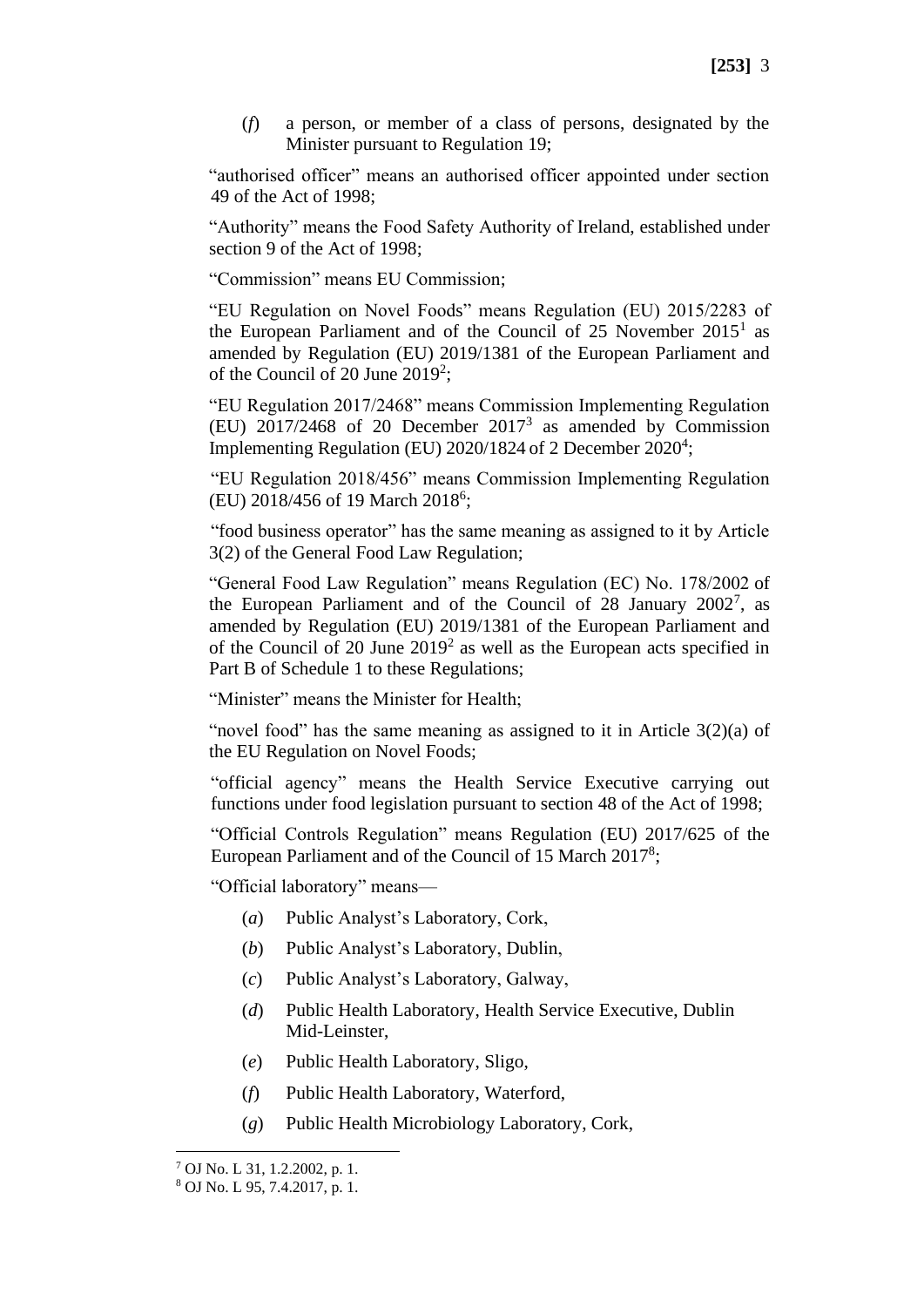- 4 **[253]**
	- (*h*) Public Health Microbiology Laboratory, Galway,
	- (*i*) Public Health Microbiology Laboratory, Limerick, or
	- (*j*) a laboratory designated by the Minister pursuant to Regulation 19;

"record" includes, in addition to a record in writing—

- (*a*) a disc, tape, sound-track or other device in which information, sounds or signals are embodied so as to be capable, with or without the aid or some other instrument, of being reproduced in legible or audible form,
- (*b*) a film, tape or other device in which visual images are embodied so as to be capable, with or without the aid or some other instrument, of being reproduced in visual form, and
- (*c*) a photograph;

and any reference to a copy of a record includes—

- (i) in the case of a record to which subparagraph (a) of this definition applies, a transcript of the sounds or signals embodied therein,
- (ii) in the case of a record to which paragraph (b) of this definition applies, a still reproduction of the images embodied therein, and
- (iii) in the case of a record to which paragraphs (a) and (b) of this definition apply, such a transcript together with such a still reproduction;

"relevant thing" means—

- (*a*) label, labelling, packaging or container related to food,
- (*b*) materials used in the presentation or advertising of food or other accompanying material, or
- (*c*) a notice to consumers to be displayed at the place of sale informing them about the food;

"service contract" means a contract entered into between the Authority and the official agency pursuant to section 48 of the Act of 1998;

"Union list" has the same meaning as assigned to it by Commission Implementing Regulation (EU) 2017/2470 of 20 December 2017<sup>5</sup>, as amended by Commission Implementing Regulations specified in Part A of Schedule 1 to these Regulations and established in accordance with Article 6 (1) of the EU Regulation on Novel Foods.

(2) A word or expression which is used in these Regulations, and which is also used in the EU Regulation on Novel Foods, the General Food Law Regulation and all other associated European acts specified in Schedule 1 to these Regulations has, unless the context otherwise requires, the same meaning in these Regulations as it has in those Regulations.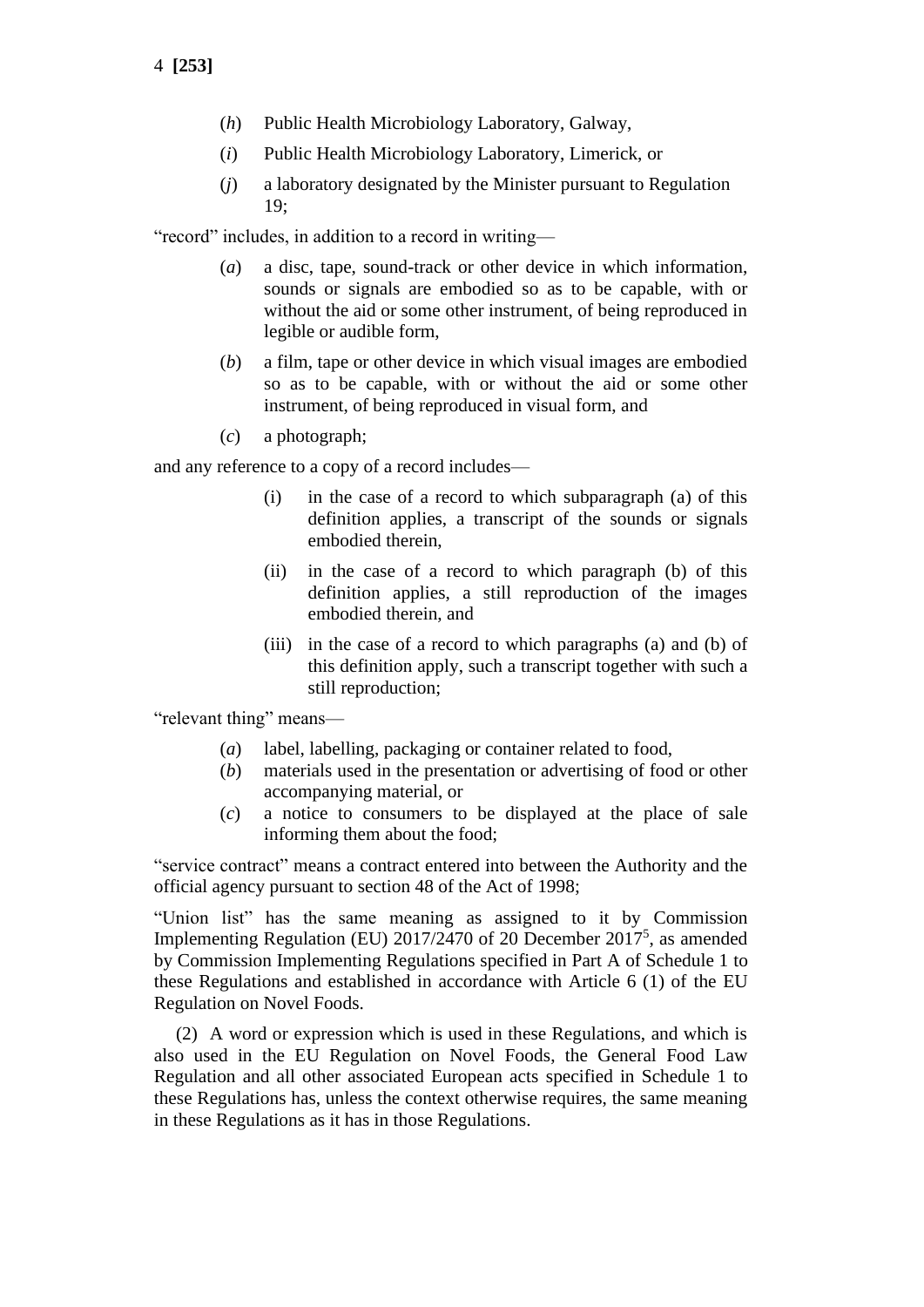*Scope*

- 3. (1) These Regulations apply to the placing on the market of novel foods.
- (2) These Regulations do not apply to:
	- (*a*) genetically modified foods falling within the scope of Regulation (EC) No. 1829/2003 of the European Parliament and of the Council of 22 September 2003<sup>9</sup>;
	- (*b*) foods when and in so far as they are used as:
		- (i) food enzymes falling within the scope of Regulation (EC) No. 1332/2008 of the European Parliament and of the Council of 16 December  $2008^{10}$ ;
		- (ii) food additives falling within the scope of Regulation (EC) No. 1333/2008 of the European Parliament and of the Council of 16 December  $2008^{11}$ ;
		- (iii) food flavourings falling within the scope of Regulation (EC) No. 1334/2008 of the European Parliament and of the Council of 16 December  $2008^{12}$ ;
		- (iv) extraction solvents used or intended to be used in the production of foodstuffs or food ingredients and falling within the scope of Directive 2009/32/EC of the European Parliament and of the Council of 23 April 2009<sup>13</sup>.

*Responsibility for functions under EU Regulation on Novel Foods, EU Regulation 2017/2468, and EU Regulation 2018/456*

4. The functions of the State referred to in Articles 4(2), 4(3), 10(6) second paragraph and 15(2) of EU Regulation on Novel Foods, Article 7(2) of EU Regulation 2017/2468 and Articles 3, 4, 5, 6, and 9 of EU Regulation 2018/456 shall be performed by the Authority.

## *PART 2*

#### *REQUIREMENTS FOR PLACING NOVEL FOODS ON THE MARKET*

#### *Determination of novel food status*

5. (1) A food business operator shall verify whether or not the food which it intends to place on the market falls within the scope of EU Regulation on Novel Foods in accordance with Article 4 of the EU Regulation on Novel Foods and the rules for its implementation as provided for in EU Regulation 2018/456.

<sup>11</sup> OJ No. L 354, 31.12.2008, p. 16.

<sup>9</sup> OJ No. L 268, 18.10.2003, p. 1.

<sup>10</sup> OJ No. L 354, 31.12.2008, p. 7.

<sup>12</sup> OJ No. L 354, 31.12.2008, p. 34.

<sup>13</sup> OJ No. L 141, 6.6.2009, p. 3.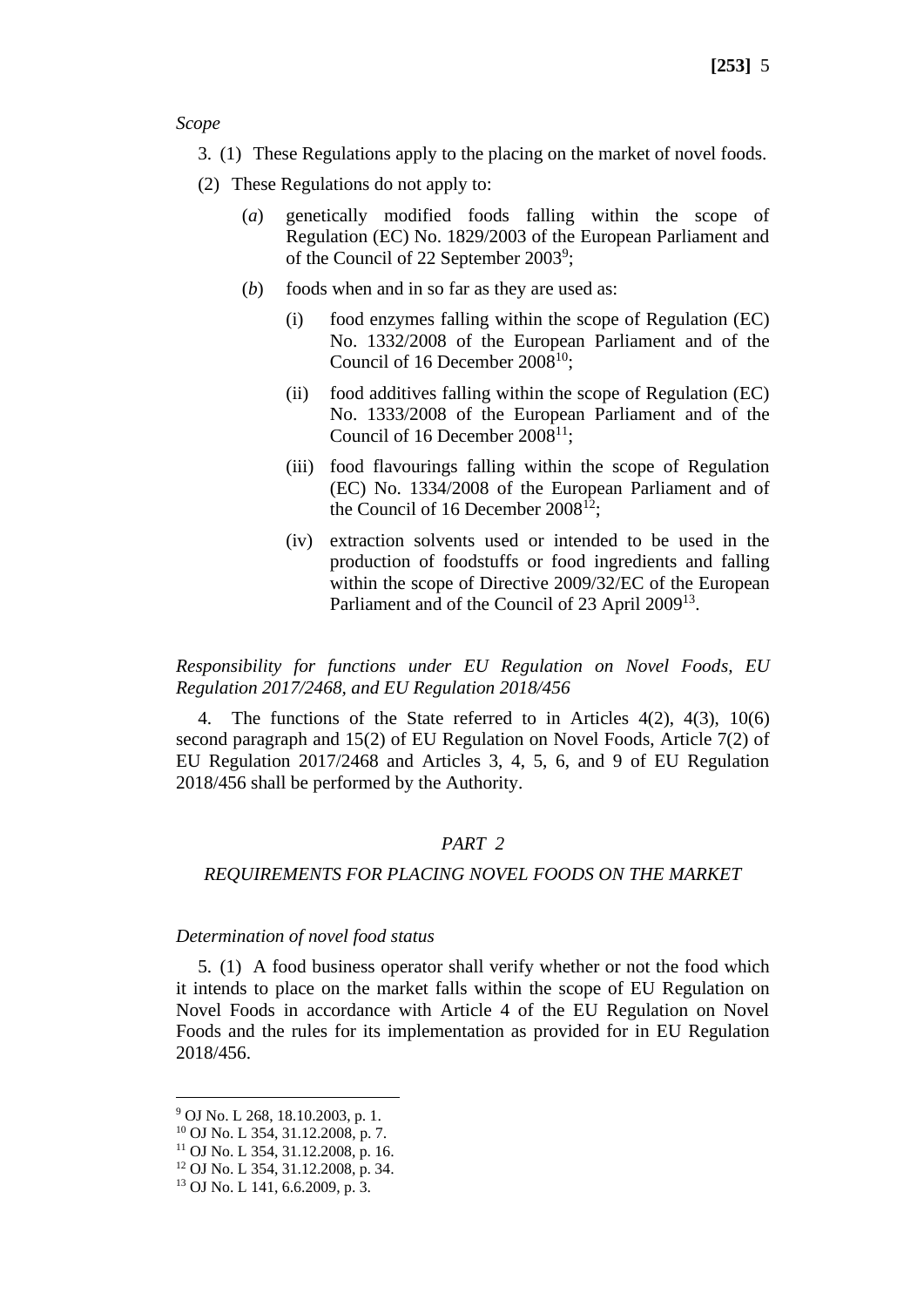(2) A consultation request, as provided for in EU Regulation 2018/456, shall be submitted to the Authority in the manner and form prescribed in that regulation.

### *Union list of authorised novel foods*

6. A food business operator shall only place on the market a novel food which is included in the Union list, and in accordance with the corresponding:

- (*a*) conditions under which the novel food may be used;
- (*b*) additional specific labelling requirements;
- (*c*) other requirements as specified;
- (*d*) data protection requirements;
- (*e*) description/definition and specifications; and

as detailed in Table 1 and Table 2 of the Union list for that novel food.

### *Additional information requirements*

- 7. A food business operator which has placed a novel food on the market shall immediately inform the Commission of any information of which it has become aware concerning-
	- (*a*) any new scientific or technical information which might influence the evaluation of the safety of use of the novel food, or
	- (*b*) any prohibition or restriction imposed by a third country in which the novel food is placed on the market.

#### *Display of Notice*

8. A food business operator marketing food supplements containing 8,0 mg astaxanthin or less intended for the general population and that were lawfully placed on the market before the 9 September 2021, shall provide a notice to be displayed at the place of sale, advising that those supplements should not be consumed by infants, children and adolescents below the age of 14 years.

## *PART 3*

## *OFFENCES, ENFORCEMENT, AND PENALTIES*

### *Offences*

9. Subject to Regulations 3 and 23 of these Regulations, a person who contravenes or fails to comply with any of the Regulations set out in Part 2 of these Regulations is guilty of an offence.

### *Enforcement generally*

10. (1) The enforcement of these Regulations, the EU Regulation on Novel Foods, EU Regulation 2017/2468, EU Regulation 2018/456, the Union list and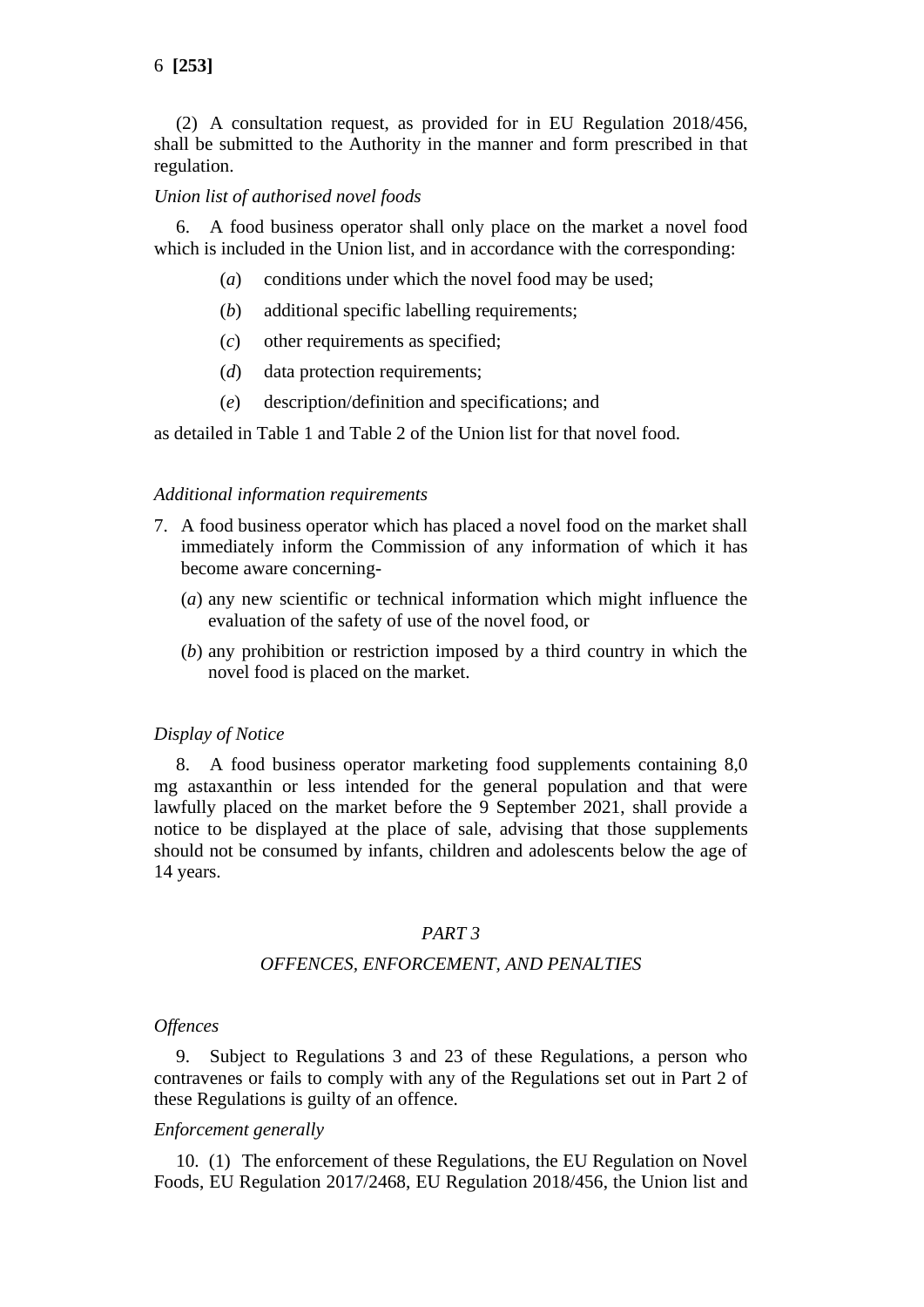all other associated European acts specified in Schedule 1 to these Regulations, shall be carried out in accordance with this Part.

(2) These Regulations, the EU Regulation on Novel Foods, EU Regulation 2017/2468, EU Regulation 2018/456, the Union list and all other associated European acts specified in Schedule 1 to these Regulations shall be deemed to be food legislation for the purposes of the Act of 1998.

(3) These Regulations shall be enforced by the Authority or by the official agency acting pursuant to a service contract with the Authority, or by both, and, without prejudice to paragraph (1), the enforcement provisions contained in the Act of 1998 and the European Union (Official Controls in relation to Food Legislation) Regulations 2020 (S.I. No. 79 of 2020) shall apply for the purposes of ensuring compliance with the requirements of these Regulations.

#### *Taking of samples*

11. (1) An authorised officer may, for the purposes of these Regulations, purchase or take without payment a sample of food or relevant thing.

(2) An authorised officer may, for the purpose of taking a sample of food open any receptacle.

(3) An authorised officer may, for the purposes of these Regulations, inspect, take or make copies, whether in writing, by photography, electronically or otherwise, of a relevant thing.

(4) Subject to paragraphs (5) and (6), an authorised officer who purchases or takes without payment a sample of food or any relevant thing, with the intention of having it analysed, tested or inspected in the context of official controls, shall, at the time of such purchasing or taking, notify the food business operator or the person in apparent charge or control of the food or relevant thing of his or her intention of having the sample analysed, tested or inspected.

(5) In the case of food or a relevant thing offered for sale by means of distance communication, an authorised officer may order samples without identifying himself or herself.

(6) Where a sample is obtained under paragraph (5), the authorised officer shall take all reasonable steps to ensure that the person from whom the sample is ordered—

- (*a*) is informed that such sample has been taken in the context of an official control and, where appropriate, is analysed, tested or inspected for the purposes of such official control, and
- (*b*) where the sample is analysed or tested, is able to exercise his or her right to a second expert opinion under Article 35(1) of the Official Controls Regulation.

(7) An authorised officer who suspects that a food or relevant thing fails to comply with these Regulations, and who purchases or takes a sample of that food without payment, with the intention of having it analysed, tested or inspected may, by notice in writing to the food business operator, or the person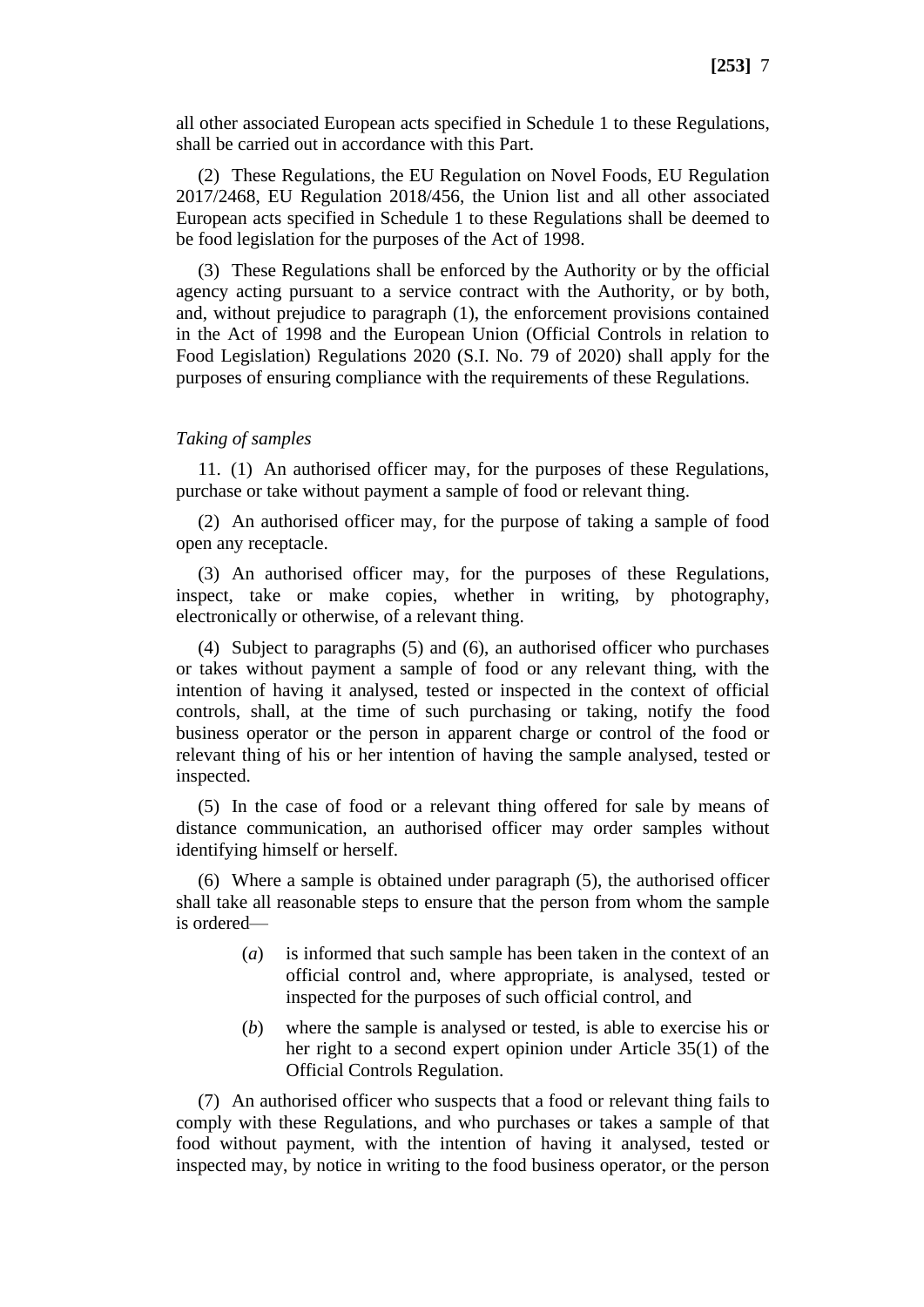in apparent charge or control of such food or relevant thing, prohibit its removal except to any place which may be specified in the notice, during such period as may be specified in the notice, but not exceeding 15 working days from the date of the taking of the sample.

## *Second expert opinion*

12. (1) Where a sample of food or any relevant thing is purchased or taken pursuant to Regulation 11, the authorised officer shall ensure that the food business operator whose food or relevant thing is being analysed, tested or inspected has the right to a second expert opinion, at the expense of the food business operator, in accordance with Article 35 of the Official Controls Regulation ("a second expert opinion").

(2) Where a sample of food or any relevant thing is purchased or taken pursuant to Regulation 11, and where relevant, appropriate and technically feasible having regard in particular to—

- (*a*) the prevalence and distribution of the hazard in the food or relevant thing,
- (*b*) the perishability of the sample of food or relevant thing, and
- (*c*) the amount of available substrate,

the authorised officer shall—

- (i) when purchasing or taking the sample, and if so requested by the food business operator or the person in apparent charge or control of the food or relevant thing, ensure that a sufficient quantity is taken to allow for a second expert opinion and for the documentary review referred to in Article 35(1) and (3) of the Official Controls Regulation ("a documentary review"), should that prove necessary, or
- (ii) where it is not possible to take a sufficient quantity as referred to in subparagraph (i), inform the food business operator or person in charge or control thereof.

(3) The Authority shall publish guidelines in relation to the recognition of appropriately qualified experts for the purposes of a documentary review.

(4) Where there is a dispute between the Authority or the official agency and the food business operator that is based on a second expert opinion, the food business operator may request, pursuant to Article 35(3) of the Official Controls Regulation and at his or her own expense, a documentary review and, where appropriate, another analysis, test or inspection by another official laboratory.

(5) The official laboratory, official agency or the Authority, as the case may be, shall grant reasonable access, in such manner as it prescribes, for a recognised and appropriately qualified expert appointed by an operator to the records required for a documentary review.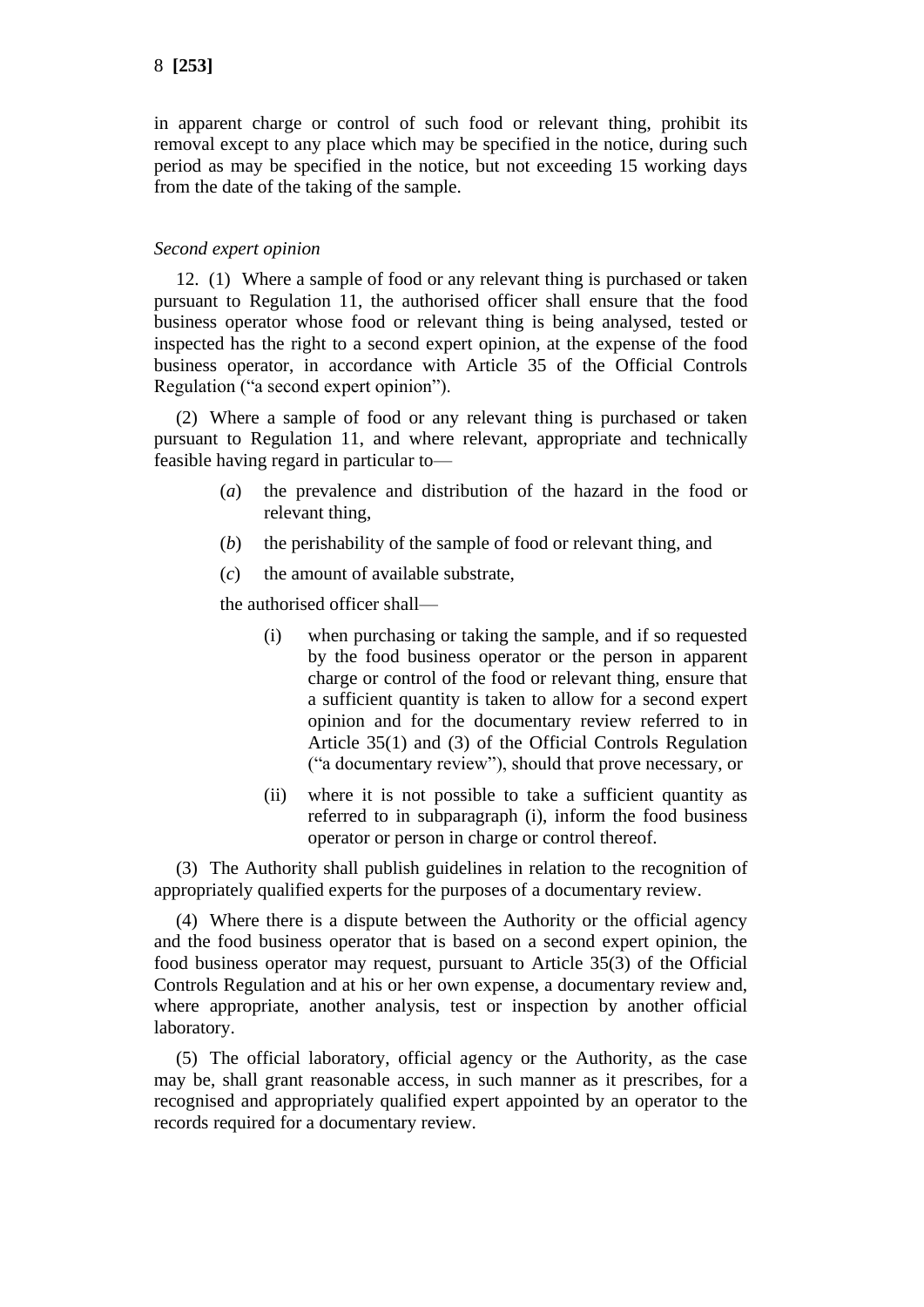## *Division of food samples*

13. (1) An authorised officer who purchases or takes a sample of food pursuant to these Regulations, for the purposes of official controls may, where the division of the sample is reasonably practicable, divide the sample into three approximately equal parts (enforcement, trade (defence) and referee), each of which he or she shall mark in such a way as to identify it as a part of the sample taken by the officer.

(2) An authorised officer who divides a sample pursuant to paragraph (1) shall—

- (*a*) in the presence of the food business operator, or the person in apparent charge or control of the food mark, seal and fasten each part in such a manner as its nature will permit, and in such a way that the integrity of the sample is not compromised,
- (*b*) forward one part to an approved examiner in an official laboratory for analysis, test or inspection,
- (*c*) give or send one part to such food business operator or person, or where necessary retain such part in his or her possession on behalf of the food business operator or person, and
- (*d*) retain the third part.

(3) Where an authorised officer purchases or takes a sample of food contained in unopened containers and its division into parts—

- (*a*) is not reasonably practicable, or
- (*b*) might affect the composition, integrity or impede the proper analysis of the sample, the provisions of paragraphs (1) and (2) as regards the division of samples into parts shall be deemed to be complied with if the authorised officer divides the containers into three lots and deals with each lot as if it were a sample as specified under paragraph (1) and (2).

(4) Where a sample is obtained pursuant to Regulation 11(5), the requirement in paragraph (2) to carry out the actions referred to therein in the presence of the food business operator or the person in apparent charge or control of the food shall not apply.

(5) In proceedings for an offence under these Regulations, the result of any analysis, test or inspection of, or report on, a sample of food purchased or taken pursuant to these Regulations, shall not be adduced unless before the proceedings were instituted the sample was divided as specified in this Regulation.

(6) Notwithstanding paragraph (5), in proceedings for an offence under these Regulations arising out of a consumer complaint in relation to a single sample of food which was not—

- (*a*) divided into parts in accordance with paragraph (1), or
- (*b*) divided into lots in accordance with paragraph (3),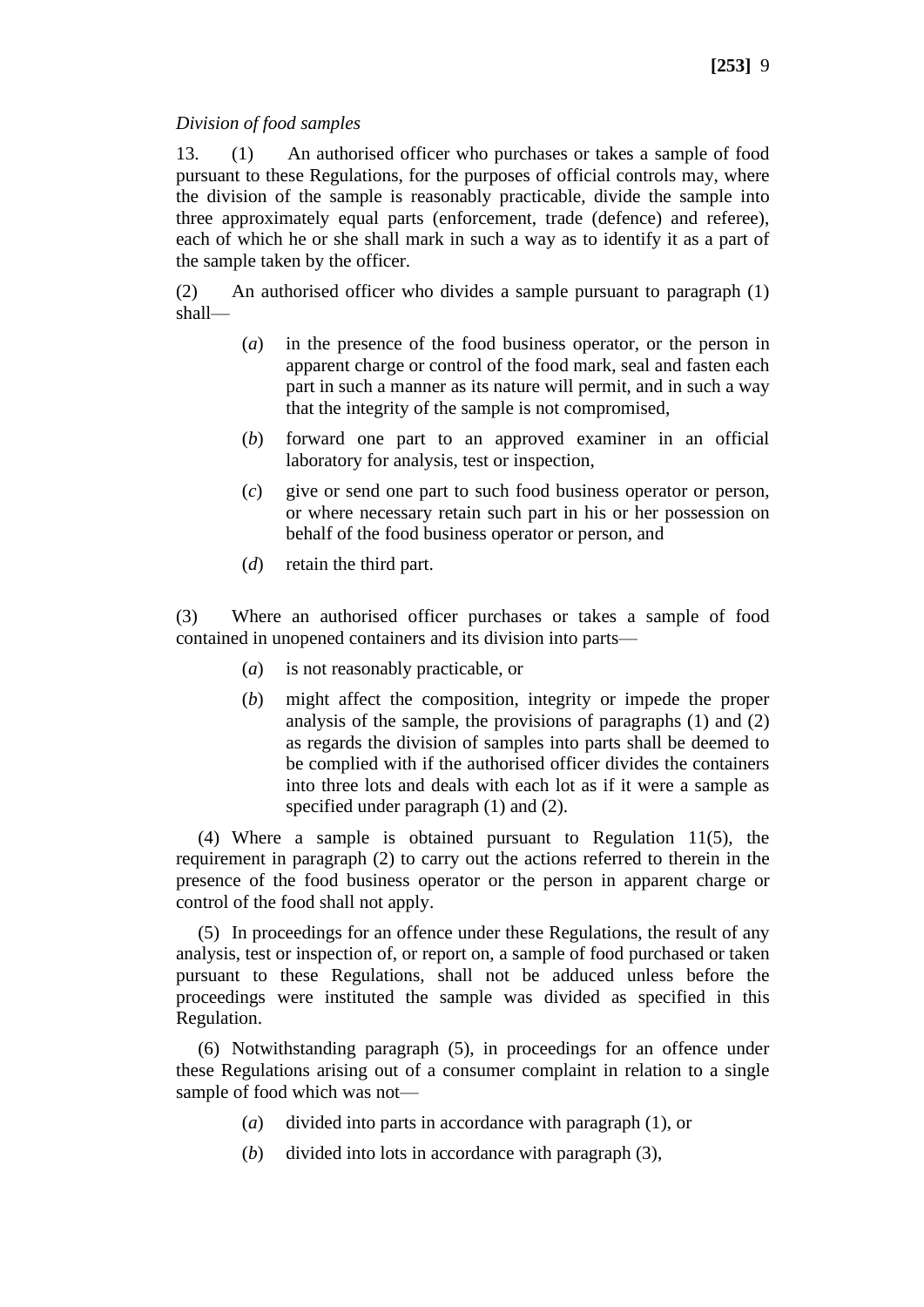the result of any analysis, test or inspection of the sample may be adduced where the sample has, before trial of the proceedings been made reasonably available to the accused person, or his or her agent, for inspection and second expert opinion and, where requested, the person who carried out the documentary review pursuant to Article 35 of the Official Controls Regulation.

(7) The Authority or the official agency, as the case may be, may, where it considers that it is necessary to eliminate or contain the risk to human health, take immediate action notwithstanding that the sampling procedures set out in this Regulation have not been carried out and notwithstanding any application by the food business operator for a second expert opinion under Article 35 of the Official Controls Regulation.

### *Samples of relevant things*

14. (1) An authorised officer who purchases or takes a sample of a relevant thing pursuant to Regulation 11 shall, where possible, obtain three identical such relevant things, or take three copies or photographs thereof.

(2) An authorised officer who purchases or takes three relevant things, copies or photographs pursuant to paragraph (1) shall—

- (*a*) mark, seal and fasten each relevant thing, copy or photograph, in such a manner as its nature will permit, and in such a way that the integrity of the sample is not compromised,
- (*b*) forward one of the relevant things, copies or photographs, to an approved examiner in an official laboratory for analysis or test, or retain it for the purpose of inspection, as appropriate,
- (*c*) give or send one of the relevant things, copies or photographs, to the food business operator or the person in apparent charge or control of the relevant thing, or where necessary retain such relevant thing, copy or photograph in his or her possession on behalf of the food business operator or person, and
- (*d*) retain the third relevant thing, copy or photograph.

(3) In proceedings for an offence under these Regulations, where three relevant things, copies or photographs were purchased or taken pursuant to paragraph (1), the result of any analysis, test or inspection of, or report on, the relevant thing, copy or photograph shall not be adduced unless the relevant thing, copy or photograph retained by the authorised officer is produced at the hearing.

(4) Where it is not possible to purchase or take three identical relevant things, copies or photographs pursuant to paragraph (1), the result of any analysis, test or inspection of the sample of the relevant thing may be adduced where the sample has, before trial of the proceedings, been made reasonably available to the accused person, or his or her agent, for inspection and, where requested, the person who carried out the documentary review pursuant to Article 35 of the Official Controls Regulation.

(5) The Authority or the official agency, as the case may be, may, where it considers that it is necessary to eliminate or contain the risk to human health,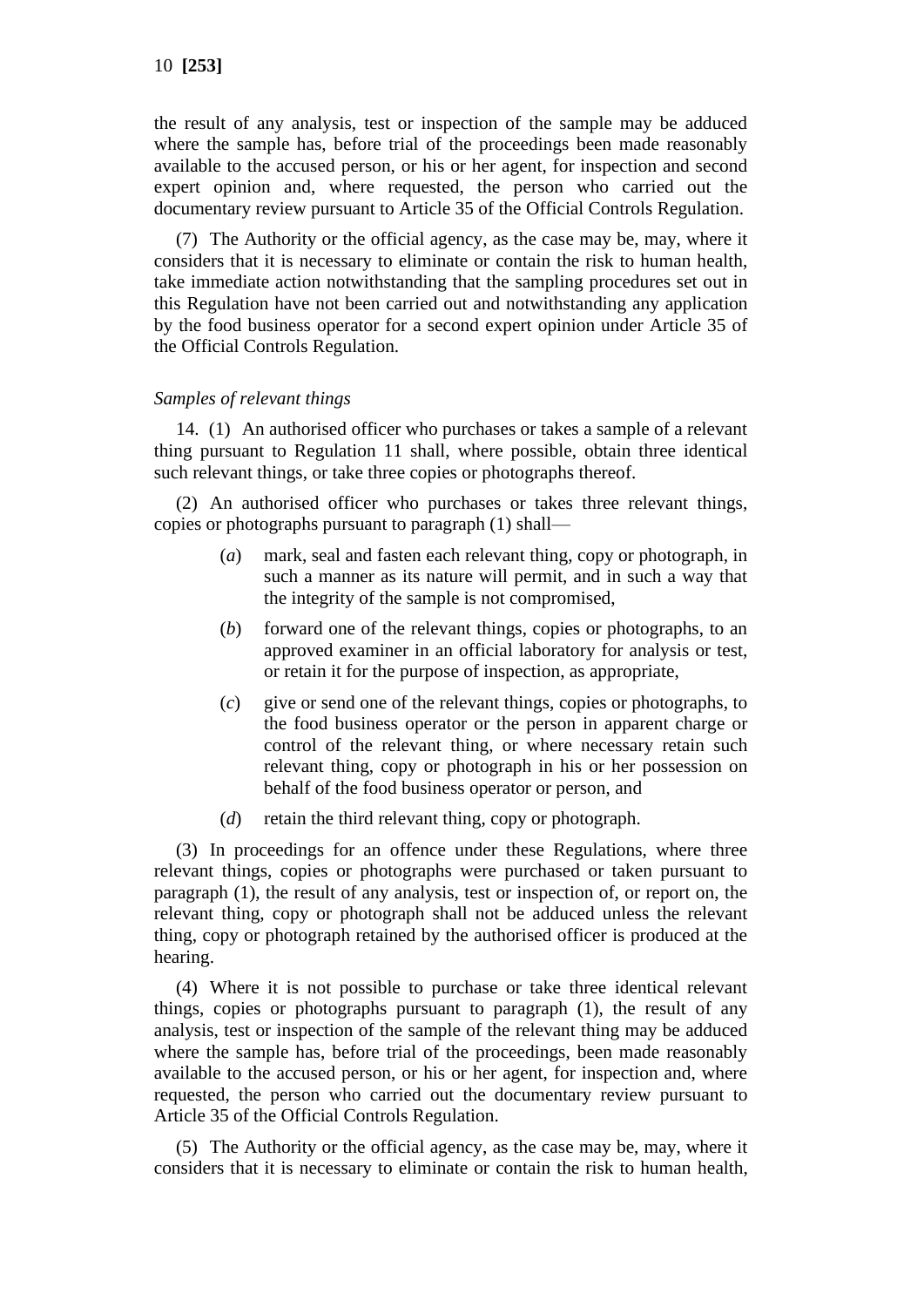take immediate action notwithstanding that the sampling procedures set out in this Regulation have not been carried out and notwithstanding any application by the food business operator for a second expert opinion under Article 35 of the Official Controls Regulation.

#### *Analysis by approved examiners*

15. (1) The approved examiner or a person under his or her direction shall analyse as soon as possible any sample of food, relevant thing or copy or photograph of a relevant thing submitted to him or her in pursuance of these Regulations and the approved examiner shall certify to the person who submitted same to him or her the result of such analysis.

(2) For the purposes of paragraph (1), the form of certificate set out in Schedule 2 to these Regulations, or a certificate in like form, shall be used.

(3) An official certificate given in accordance with paragraph (1) shall be evidence of the matters contained therein until the contrary is shown.

### *Written records of official controls*

16. Where an official control is carried out pursuance to the Official Controls Regulation, the Authority, or the official agency as the case may be, shall draw up a written record in accordance with Article 13 of the Official Controls Regulation and provide same to the food business operator concerned as required by that Article.

#### *Powers of authorised officers*

17. An authorised officer may, for the purposes of these Regulations—

- (*a*) examine any procedure connected with the production, processing and placing on the market of food, and
- (*b*) require a person to state his or her name and address and, if the authorised officer thinks it necessary, to produce corroborative evidence of same.

#### *Seizure, removal, detention and destruction*

18. (1) An authorised officer may seize, remove or detain, any food or relevant thing which is suspected by him or her of failing to comply with these Regulations.

(2) An authorised officer may, with the consent in writing of the food business operator concerned or the person in apparent charge or control of such food, or in accordance with an order of a judge of the District Court under paragraph (5), destroy or otherwise dispose of food so as to prevent it being used for human consumption.

(3) An authorised officer may, with the consent in writing of the food business operator concerned or the person in apparent charge or control of such relevant thing, or in accordance with an order of a judge of the District Court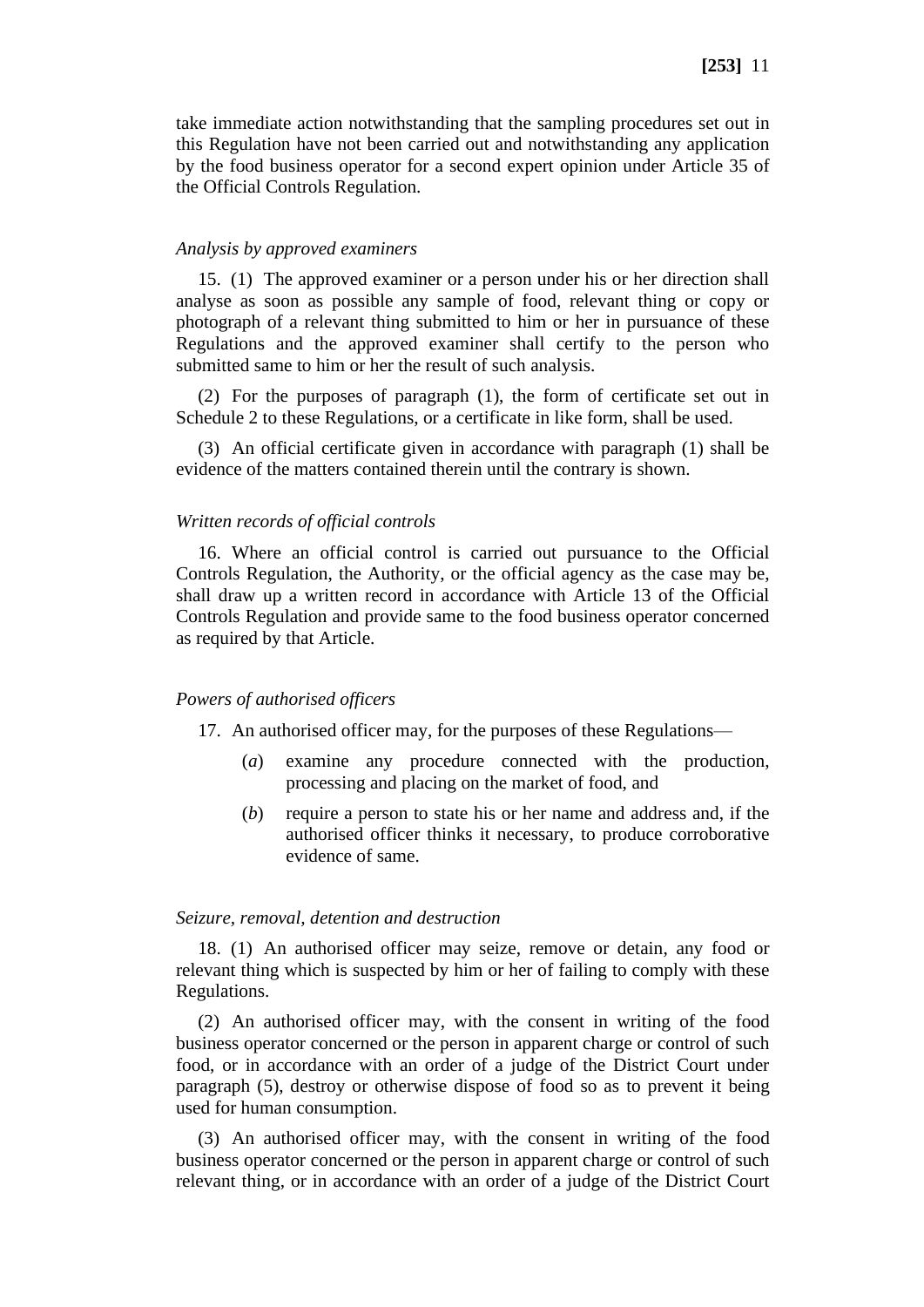under paragraph (5), destroy or otherwise dispose of a relevant thing so as to prevent consumers from being misled or a risk to human health.

(4) An authorised officer who has seized, removed or detained food or a relevant thing in pursuance of the provisions of this Regulation may, on giving notice in writing to the food business operator, or the person in apparent charge or control of such food or relevant thing, of his or her intention to do so, apply to a judge of the District Court for an order directing that such food or relevant thing be destroyed or otherwise disposed of.

(5) A judge of the District Court, to whom an application is made for an order under paragraph (4), may, if satisfied that the food or relevant thing fails to comply with these Regulations, order that it be destroyed or otherwise disposed of, after such period, not exceeding 14 days, as may be specified in such order, and an authorised officer shall destroy or dispose of it accordingly.

### *Designation of official laboratories and approved examiners*

19. The Minister may, for the purposes of these Regulations designate, by notice in writing published in *Iris Oifigiúil*—

- (*a*) a laboratory as a laboratory at which samples taken under these Regulations may be analysed, tested or inspected and verification may be carried out, and
- (*b*) a person as being a person who, or a class of persons the members of which, may, at a designated laboratory engage in analysis, testing or inspection and verification for the purposes of these Regulations.

## *Ancillary Offences*

20. (1) The ancillary offences provided for in paragraphs  $(2) - (8)$ , inclusive, of these Regulations shall not apply to an authorised officer, an approved examiner, or to a person acting under such an officer's or examiner's express direction, acting in the course of his or her duties pursuant to these Regulations.

(2) A person is guilty of an offence if he or she—

- (*a*) obstructs or interferes with an authorised officer in the exercise of the officer's powers under these Regulations,
- (*b*) fails or refuses to state his or her name or address in compliance with a request under these Regulations.
- (*c*) fails to comply with a request or notice from an authorised officer under these Regulations,
- (*d*) in purported compliance with a request or requirement under these Regulations, makes a statement or provides information to an authorised officer which the person knows is false or misleading in any material respect,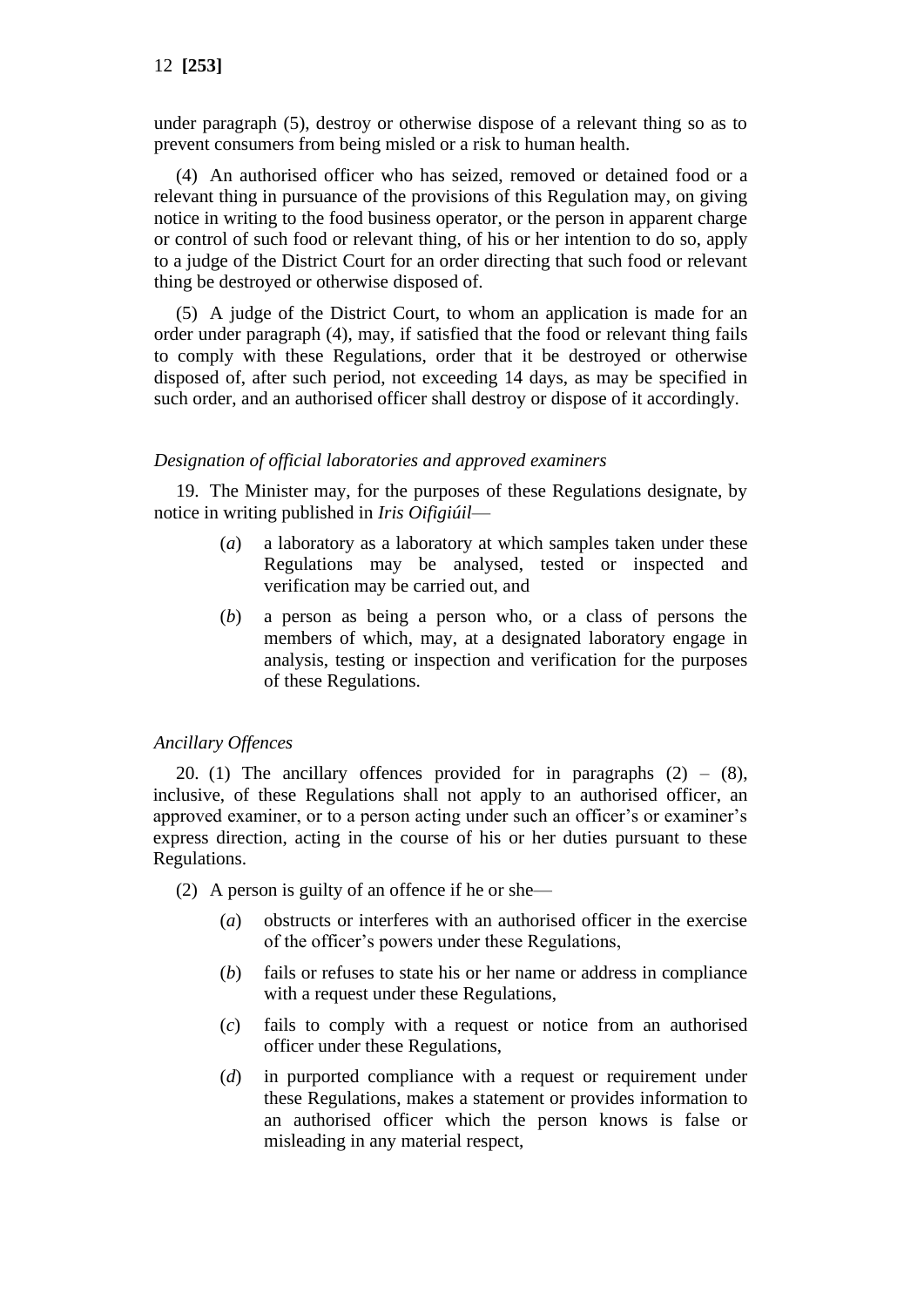- (*e*) provides records or documents, or copies thereof, which the person knows to be false or misleading in content,
- (*f*) gives, in purported compliance with a request under these Regulations, a name, an address or corroborative evidence which is false or misleading,
- (*g*) aids or abets a contravention of these Regulations,
- (*h*) fails to give access to an authorised officer, in accordance with Article 15(1) of the Official Controls Regulation,
- (*i*) fails to assist or cooperate with an authorised officer, in accordance with Article 15(2) of the Official Controls Regulation, or
- (*j*) removes, damages or defaces a notice pursuant to Regulation 8.

(3) A person who forges, or utters knowing it to be forged, a certificate of analysis or other document purporting to be issued, granted or given under these Regulations or required for the purposes of these Regulations (hereafter referred to as "a forged document"), is guilty of an offence.

(4) A person who alters with intent to defraud or deceive, or utters knowing it to be so altered, a certificate of analysis or other document issued, granted or given under these Regulations, or required for the purposes of these Regulations (hereafter referred to as "an altered document"), is guilty of an offence.

(5) A person who, without lawful authority, has in his or her possession a forged document or an altered document, knowing it to be a false or altered document, as the case may be, is guilty of an offence.

(6) A person who, with the intent to defraud or deceive:

- (*a*) tampers with any food or relevant thing, or
- (*b*) tampers or interferes with any sample taken under these Regulations,

is guilty of an offence.

(7) A person who falsely represents himself or herself to be an authorised officer, is guilty of an offence.

(8) For the purposes of these Regulations, every contravention of a Regulation shall be deemed a separate contravention and every contravention of a paragraph or a subparagraph shall also be deemed to be a separate contravention and shall carry the same penalty as for a single contravention of any Regulation.

#### *Bodies corporate*

21. Where a body corporate, or a person acting on behalf of a body corporate, commits an offence under these Regulations and the offence is committed with the consent, connivance or approval of, or is attributable to any neglect or default on the part of, any director, manager, secretary or any other officer of such body, or a person purporting to act in any such capacity, such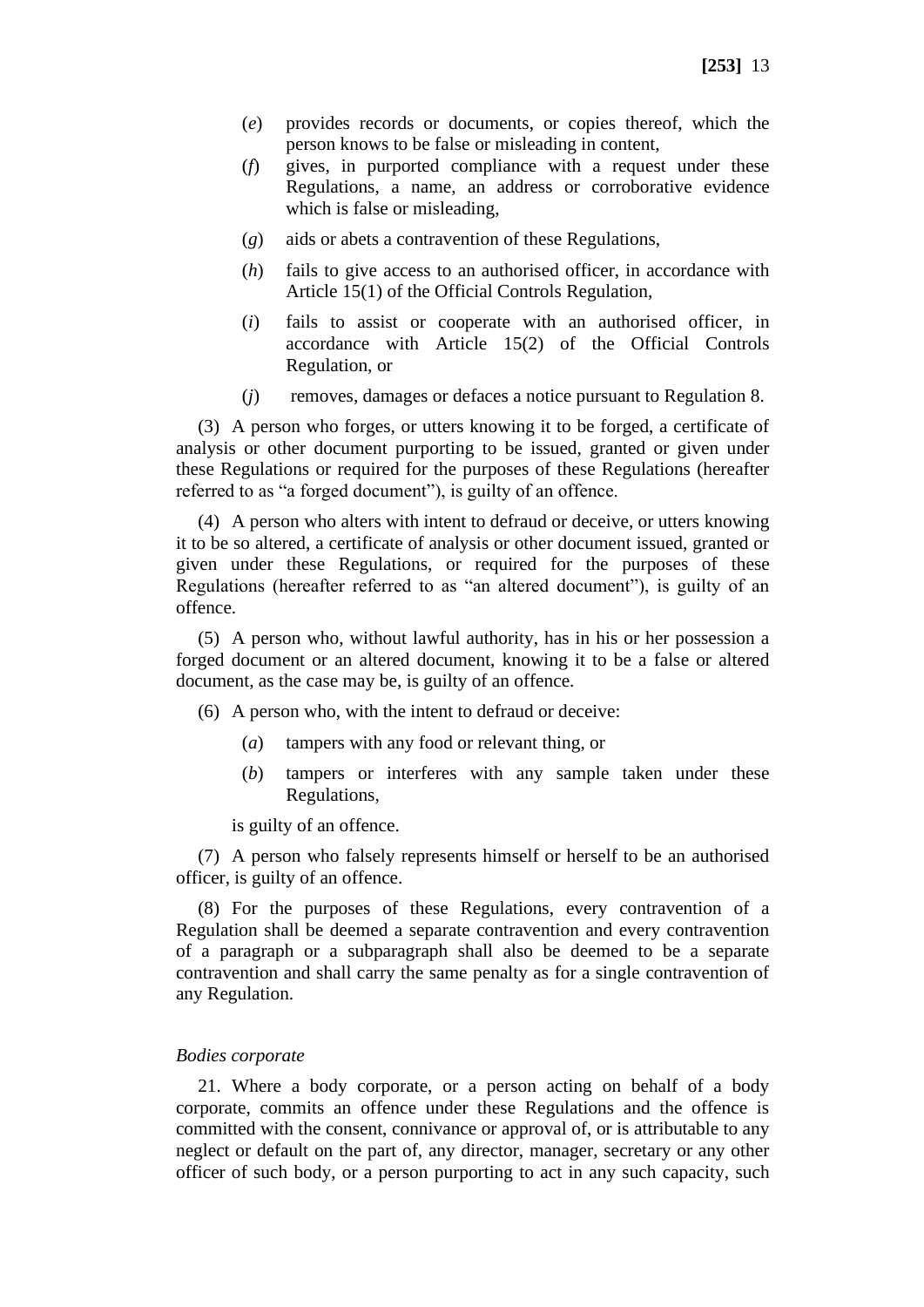person is also guilty of an offence and is liable to be proceeded against and punished as if he or she were guilty of the first-mentioned offence.

#### *Prosecution of offences*

22. (1) Subject to paragraph (2) of this Regulation, a person who is guilty of an offence under these Regulations is liable—

- (*a*) on summary conviction, to a class A fine or at the discretion of the Court to imprisonment for a term not exceeding 6 months, or both, or
- (*b*) on conviction on indictment, to a fine not exceeding  $\epsilon$ 500,000, or imprisonment for a term not exceeding 3 years, or both.

(2) A person who is guilty of an offence through contravening or failing to comply with Regulation 8 is liable only on summary conviction, to a class A fine.

(3) Where a person is convicted of an offence under these Regulations the court shall, unless it is satisfied that there are special and substantial reasons for not so doing, order the person to pay to the Authority or the official agency, as the case may be, the costs and expenses, measured by the court, incurred by the Authority or the official agency in relation to the investigation, detection and prosecution of the offence, including costs and expenses incurred in the taking of samples, the carrying out of tests, examinations and analyses and in respect of the remuneration and other expenses of employees, consultants and advisors engaged by the Authority or the official agency.

(4) An order for costs and expenses under paragraph (2) is in addition to, and not instead of, any fine or penalty the court may impose under paragraph (1).

(5) Notwithstanding section 57 of the Act of 1998, an offence under these Regulations may be prosecuted summarily by the Authority, or the official agency.

#### *PART 4*

#### *TRANSITIONAL MEASURES*

#### *Transitional measures*

23. (1) Food supplements containing synthetic zeaxanthin and complying with Regulation (EU) 2015/2283 of the European Parliament and the Council of 25 November  $2015<sup>1</sup>$  as applicable before 3 September 2018 may be placed on the market until 3 September 2019 and may remain on the market until exhaustion of stocks.

(2) Food supplements containing 8.0 mg or less of astaxanthin intended for the general population which were lawfully placed on the market before 9 September 2021 may be marketed until their date of minimum durability or use-by-date.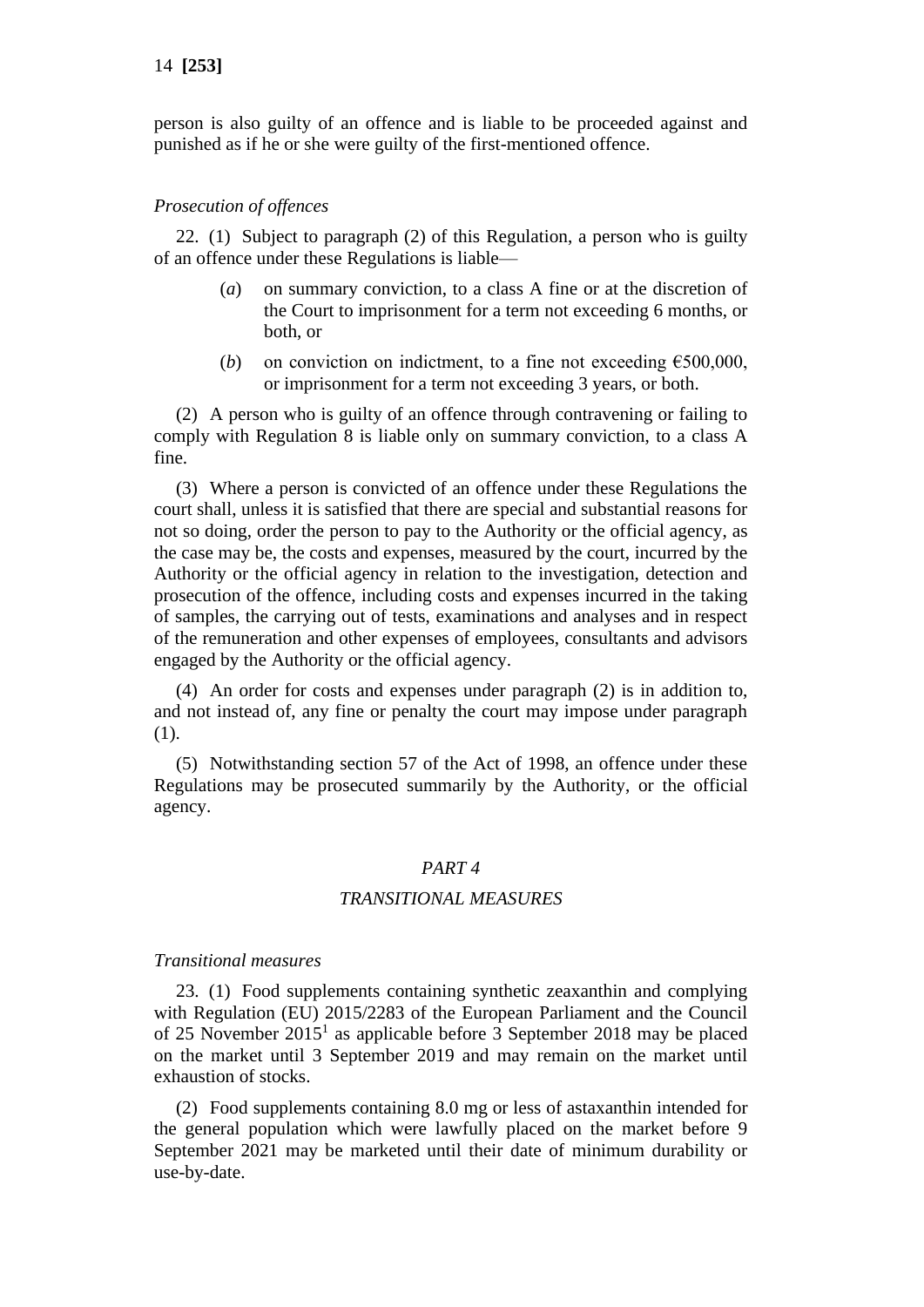(3) Food supplements containing 8.0 mg or less of astaxanthin intended for the general population imported into the European Union may be marketed until their date of minimum durability or use by date where the importer of such food can demonstrate that they were dispatched from the third country concerned and were on their way to the European Union before the 9 September 2021.

#### **Schedule 1**

#### **Part A**

- 1. Commission Implementing Regulation (EU) 2018/460 of 20 March 2018<sup>14</sup>
- 2. Commission Implementing Regulation (EU) 2018/461 of 20 March 2018<sup>15</sup>
- 3. Commission Implementing Regulation (EU) 2018/462 of 20 March 2018<sup>16</sup>
- 4. Commission Implementing Regulation (EU) 2018/469 of 21 March 2018<sup>17</sup>
- 5. Commission Implementing Regulation (EU) 2018/991 of 12 July 2018<sup>18</sup>
- 6. Commission Implementing Regulation (EU) 2018/1011 of 17 July 2018<sup>19</sup>
- 7. Commission Implementing Regulation (EU) 2018/1018 of 18 July 2018<sup>20</sup>
- 8. Commission Implementing Regulation (EU) 2018/1023 of 23 July 2018<sup>21</sup>
- 9. Commission Implementing Regulation (EU) 2018/1032 of 20 July 2018<sup>22</sup>
- 10. Commission Implementing Regulation (EU) 2018/1122 of 10 August 2018<sup>23</sup>
- 11. Commission Implementing Regulation (EU) 2018/1123 of 10 August 2018<sup>24</sup>
- 12. Commission Implementing Regulation (EU) 2018/1132 of 13 August 2018<sup>25</sup>
- 13. Commission Implementing Regulation (EU) 2018/1133 of 13 August 2018<sup>26</sup>

<sup>20</sup> OJ No. L 183, 19.7.2018, p. 9.

- <sup>22</sup> OJ No. L 185, 23.7.2018, p. 9.
- <sup>23</sup> OJ No. L 204, 13.8.2018, p. 36.
- <sup>24</sup> OJ No. L 204, 13.8.2018, p. 41. <sup>25</sup> OJ No. L 205, 14.8.2018, p. 15.
- 
- <sup>26</sup> OJ No. L 205, 14.8.2018, p. 18.

<sup>14</sup> OJ No. L 78, 21.3.2018, p. 2.

<sup>15</sup> OJ No. L 78, 21.3.2018, p. 7.

<sup>16</sup> OJ No. L 78, 21.3.2018, p. 11.

<sup>17</sup> OJ No. L 79, 22.3.2018, p. 11.

<sup>18</sup> OJ No. L 177, 13.7.2018, p. 9.

<sup>19</sup> OJ No. L 181, 18.7.2018, p. 4.

<sup>21</sup> OJ No. L 187, 24.7.2018, p. 1.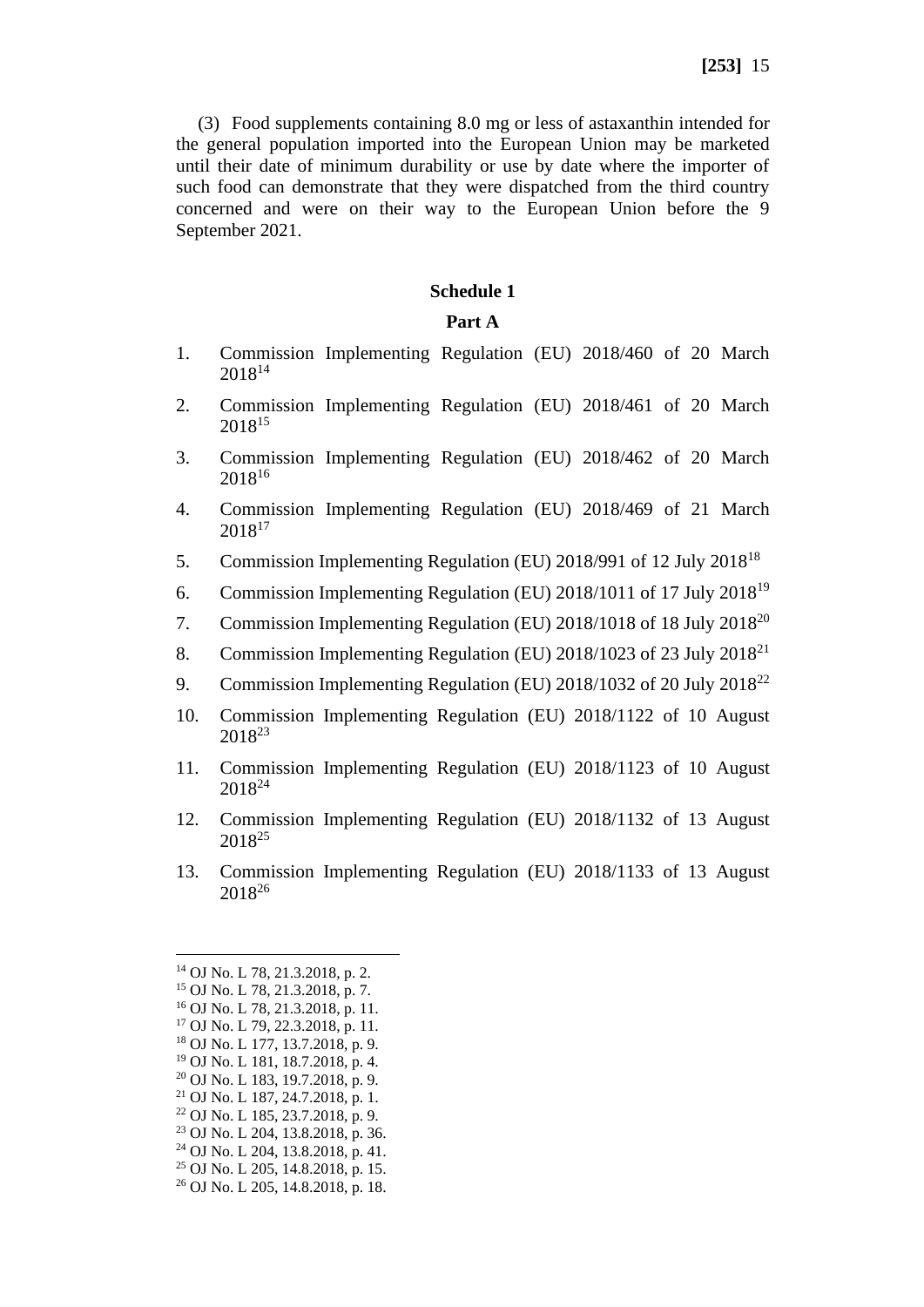- 14. Commission Implementing Regulation (EU) 2018/1293 of 26 September 2018<sup>27</sup>
- 15. Commission Implementing Regulation (EU) 2018/1631 of 30 October 2018<sup>28</sup>
- 16. Commission Implementing Regulation (EU) 2018/1632 of 30 October 2018<sup>29</sup>
- 17. Commission Implementing Regulation (EU) 2018/1633 of 30 October 2018<sup>30</sup>
- 18. Commission Implementing Regulation (EU) 2018/1647 of 31 October 2018<sup>31</sup>
- 19. Commission Implementing Regulation (EU) 2018/1648 of 29 October 2018<sup>32</sup>
- 20. Commission Implementing Regulation (EU) 2018/1991 of 13 December 2018<sup>33</sup>
- 21. Commission Implementing Regulation (EU) 2018/2016 of 18 December 2018<sup>34</sup>
- 22. Commission Implementing Regulation (EU) 2018/2017 of 18 December 2018<sup>35</sup>
- 23. Commission Implementing Regulation (EU) 2019/108 of 24 January 2019<sup>36</sup>
- 24. Commission Implementing Regulation (EU) 2019/109 of 24 January 201937
- 25. Commission Implementing Regulation (EU) 2019/110 of 24 January 2019<sup>38</sup>
- 26. Commission Implementing Regulation (EU) 2019/387 of 11 March 201939
- 27. Commission Implementing Regulation (EU) 2019/388 of 11 March 2019<sup>40</sup>
- 28. Commission Implementing Regulation (EU) 2019/456 of 20 March 2019<sup>41</sup>

- <sup>37</sup> OJ No. L 23, 25.1.2019, p. 7.
- <sup>38</sup> OJ No. L 23, 25.1.2019, p. 11.

- <sup>40</sup> OJ No. L 70, 12.3.2019, p. 21.
- <sup>41</sup> OJ No. L 79, 21.3.2019, p. 13.

<sup>27</sup> OJ No. L 243, 27.9.2018, p. 2.

<sup>28</sup> OJ No. L 272, 31.10.2018, p. 17.

<sup>29</sup> OJ No. L 272, 31.10.2018, p. 23.

<sup>30</sup> OJ No. L 272, 31.10.2018, p. 29.

<sup>31</sup> OJ No. L 274, 5.11.2018, p. 51.

<sup>32</sup> OJ No. L 275, 6.11.2018, p. 1. <sup>33</sup> OJ No. L 320, 17.12.2018, p. 22.

<sup>34</sup> OJ No. L 323, 19.12.2018, p. 1.

<sup>35</sup> OJ No. L 323, 19.12.2018, p. 4.

<sup>36</sup> OJ No. L 23, 25.1.2019, p. 4.

<sup>39</sup> OJ No. L 70, 12.3.2019, p. 17.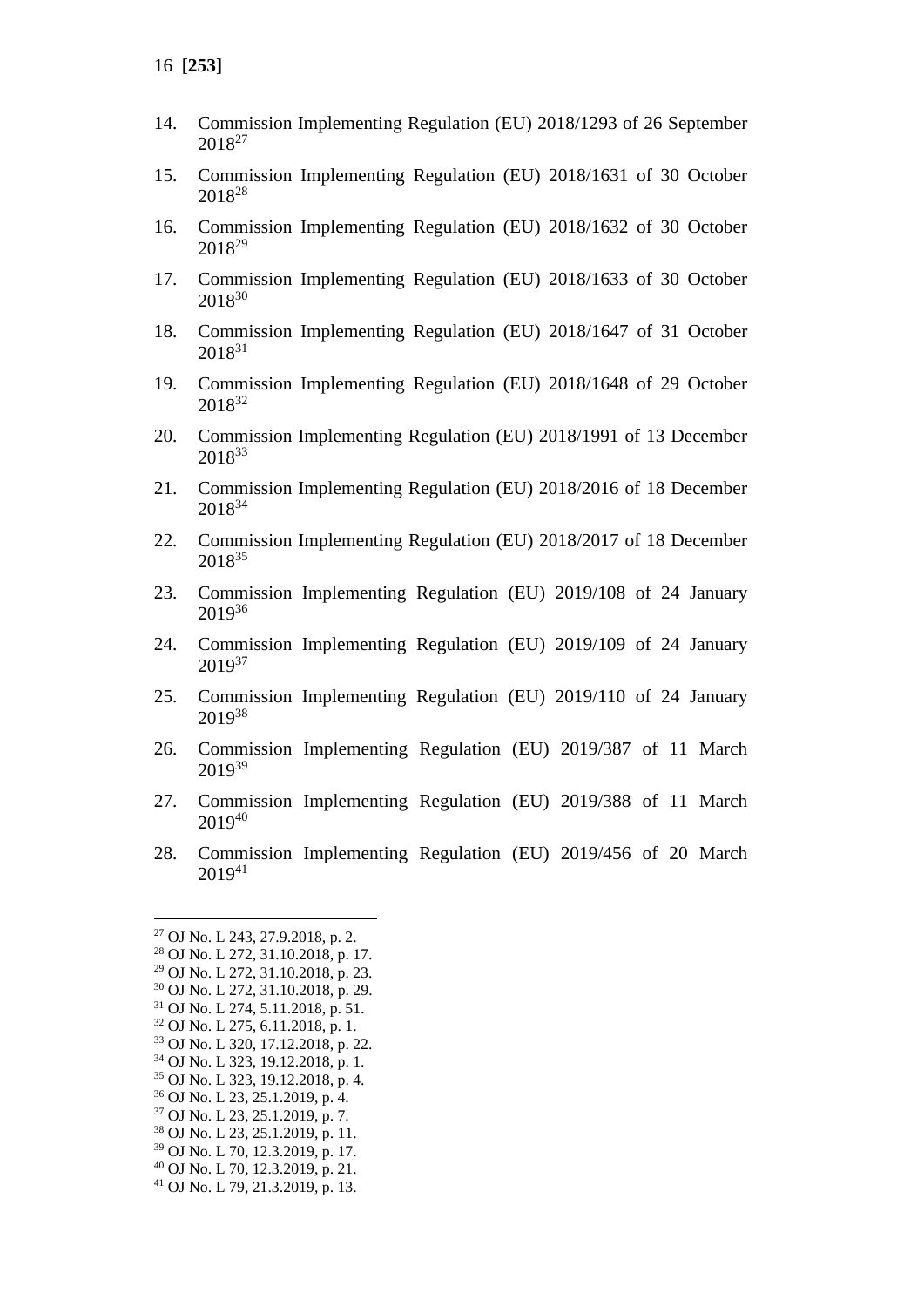- 29. Commission Implementing Regulation (EU) 2019/506 of 26 March 2019<sup>42</sup>
- 30. Commission Implementing Regulation (EU) 2019/760 of 13 May 2019<sup>43</sup>
- 31. Commission Implementing Regulation (EU) 2019/1272 of 29 July 2019<sup>44</sup>
- 32. Commission Implementing Regulation (EU) 2019/1294 of 1 August 2019<sup>45</sup>
- 33. Commission Implementing Regulation (EU) 2019/1314 of 2 August 2019<sup>46</sup>
- 34. Commission Implementing Regulation (EU) 2019/1686 of 8 October  $2019^{47}$
- 35. Commission Implementing Regulation (EU) 2019/1976 of 25 November 2019<sup>48</sup>
- 36. Commission Implementing Regulation (EU) 2019/1979 of 26 November  $2019^{49}$
- 37. Commission Implementing Regulation (EU) 2019/2165 of 17 December 2019<sup>50</sup>
- 38. Commission Implementing Regulation (EU) 2020/16 of 10 January  $2020^{51}$
- 39. Commission Implementing Regulation (EU) 2020/24 of 13 January 2020<sup>52</sup>
- 40. Commission Implementing Regulation (EU) 2020/206 of 14 February 2020<sup>53</sup>
- 41. Commission Implementing Regulation (EU) 2020/443 of 25 March 2020<sup>54</sup>
- 42. Commission Implementing Regulation (EU) 2020/478 of 1 April 2020<sup>55</sup>
- 43. Commission Implementing Regulation (EU) 2020/484 of 2 April 2020<sup>56</sup>
- 44. Commission Implementing Regulation (EU) 2020/500 of 6 April  $2020^{57}$
- 45. Commission Implementing Regulation (EU) 2020/916 of 1 July 2020<sup>58</sup>

<sup>44</sup> OJ No. L 201, 30.7.2019, p. 3.

<sup>48</sup> OJ No. L 308, 29.11.2019, p. 40.

<sup>53</sup> OJ No. L 43, 17.2.2020, p. 66.

<sup>42</sup> OJ No. L 85, 27.3.2019, p. 11.

<sup>43</sup> OJ No. L 125, 14.5.2019, p. 13.

<sup>45</sup> OJ No. L 204, 2.8.2019, p. 16.

<sup>46</sup> OJ No. L 205, 5.8.2019, p. 4.

<sup>47</sup> OJ No. L 258, 9.10.2019, p. 13.

<sup>49</sup> OJ No. L 308, 29.11.2019, p. 62. <sup>50</sup> OJ No. L 328, 18.12.2019, p. 81.

<sup>51</sup> OJ No. L 7, 13.1.2020, p. 6.

<sup>52</sup> OJ No. L 8, 14.1.2020, p. 12.

<sup>54</sup> OJ No. L 92, 26.3.2020, p. 7.

<sup>55</sup> OJ No. L 102, 2.4.2020, p. 1.

<sup>56</sup> OJ No. L 103, 3.4.2020, p. 3.

<sup>57</sup> OJ No. L 109, 7.4.2020, p. 2.

<sup>58</sup> OJ No. L 209, 2.7.2020, p. 6.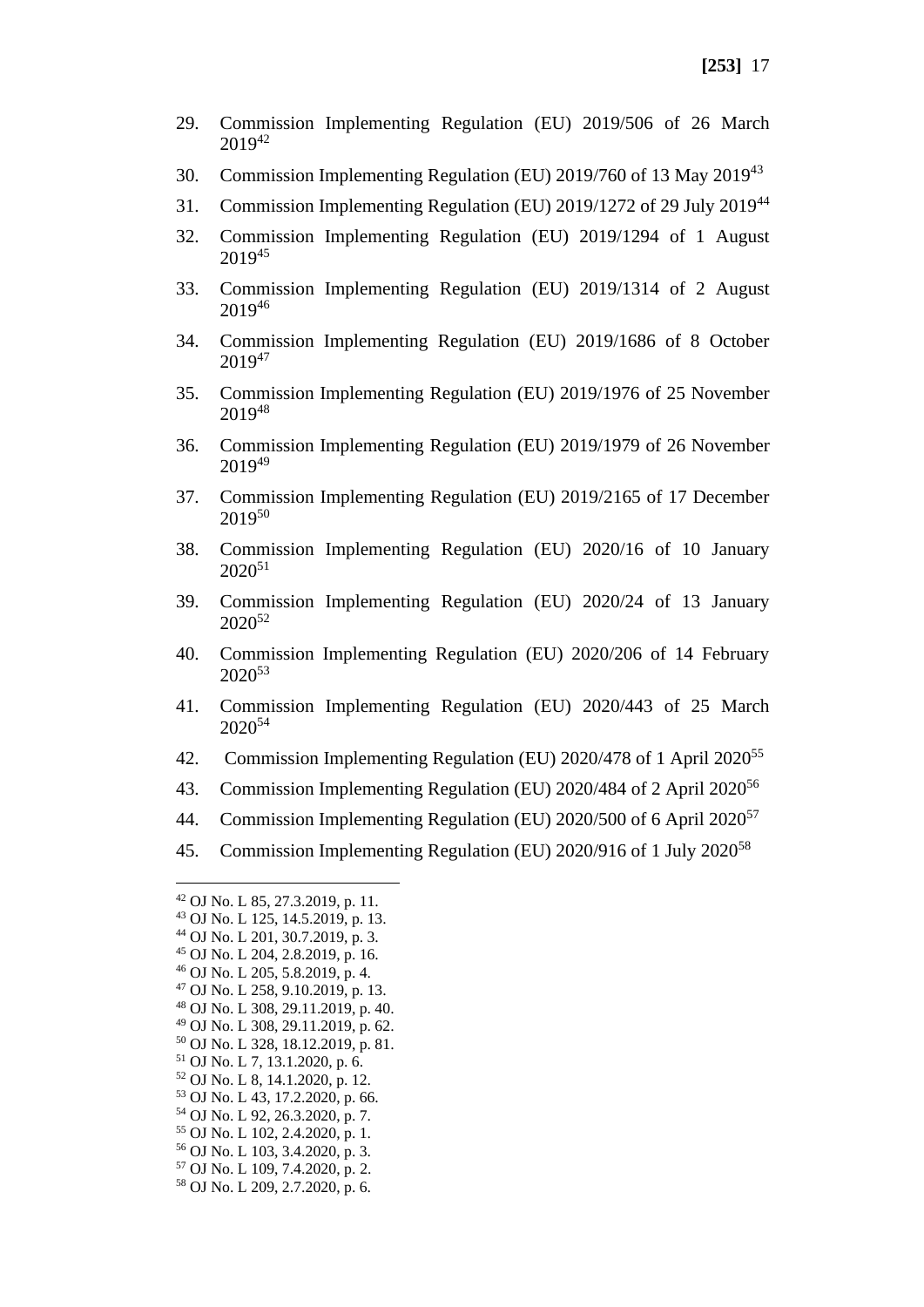- 46. Commission Implementing Regulation (EU) 2020/917 of 1 July 2021<sup>59</sup>
- 47. Commission Implementing Regulation (EU) 2020/973 of 6 July 2020<sup>60</sup>
- 48. Commission Implementing Regulation (EU) 2020/1163 of 6 August 2020<sup>61</sup>
- 49. Commission Implementing Regulation (EU) 2020/1559 of 26 October 2020<sup>62</sup>
- 50. Commission Implementing Regulation (EU) 2020/1634 of 4 November 2020<sup>63</sup>
- 51. Commission Implementing Regulation (EU) 2020/1820 of 2 December 2020<sup>64</sup>
- 52. Commission Implementing Regulation (EU) 2020/1821 of 2 December 2020<sup>65</sup>
- 53. Commission Implementing Regulation (EU) 2020/1822 of 2 December 2020<sup>66</sup>
- 54. Commission Implementing Regulation (EU) 2020/1993 of 4 December 2020<sup>67</sup>
- 55. Commission Implementing Regulation (EU) 2021/50 of 22 January 2021<sup>68</sup>
- 56. Commission Implementing Regulation (EU) 2021/51 of 22 January 2021<sup>69</sup>
- 57. Commission Implementing Regulation (EU) 2021/82 of 27 January 2021<sup>70</sup>
- 58. Commission Implementing Regulation (EU) 2021/96 of 28 January 2021<sup>71</sup>
- 59. Commission Implementing Regulation (EU) 2021/120 of 2 February 2021<sup>72</sup>
- 60. Commission Implementing Regulation (EU) 2021/668 of 23 April 2021<sup>73</sup>
- 61. Commission Implementing Regulation (EU) 2021/670 of 23 April 2021<sup>74</sup>

- <sup>70</sup> OJ No. L 29, 28.1.2021, p. 16.
- <sup>71</sup> OJ No. L 31, 29.1.2021, p. 201.
- <sup>72</sup> OJ No. L 37, 3.2.2021, p. 1.
- <sup>73</sup> OJ No. L 141, 26.4.2021, p. 3.

<sup>59</sup> OJ No. L 209, 2.7.2020, p. 10.

<sup>60</sup> OJ No. L 215, 7.7.2020, p. 7.

<sup>61</sup> OJ No. L 258, 7.8.2020, p. 1.

<sup>62</sup> OJ No. L 357, 27.10.2020, p. 7.

<sup>63</sup> OJ No. L 367, 5.11.2020, p. 39.

<sup>64</sup> OJ No. L 406, 3.12.2020, p. 29. <sup>65</sup> OJ No. L 406, 3.12.2020, p. 34.

<sup>66</sup> OJ No. L 406, 3.12.2020, p. 39.

<sup>67</sup> OJ No. L 410, 7.12.2020, p. 62.

<sup>68</sup> OJ No. L 23, 25.1.2021, p. 7.

<sup>69</sup> OJ No. L 23, 25.1.2021, p. 10.

<sup>74</sup> OJ No. L 141, 26.4.2021, p. 14.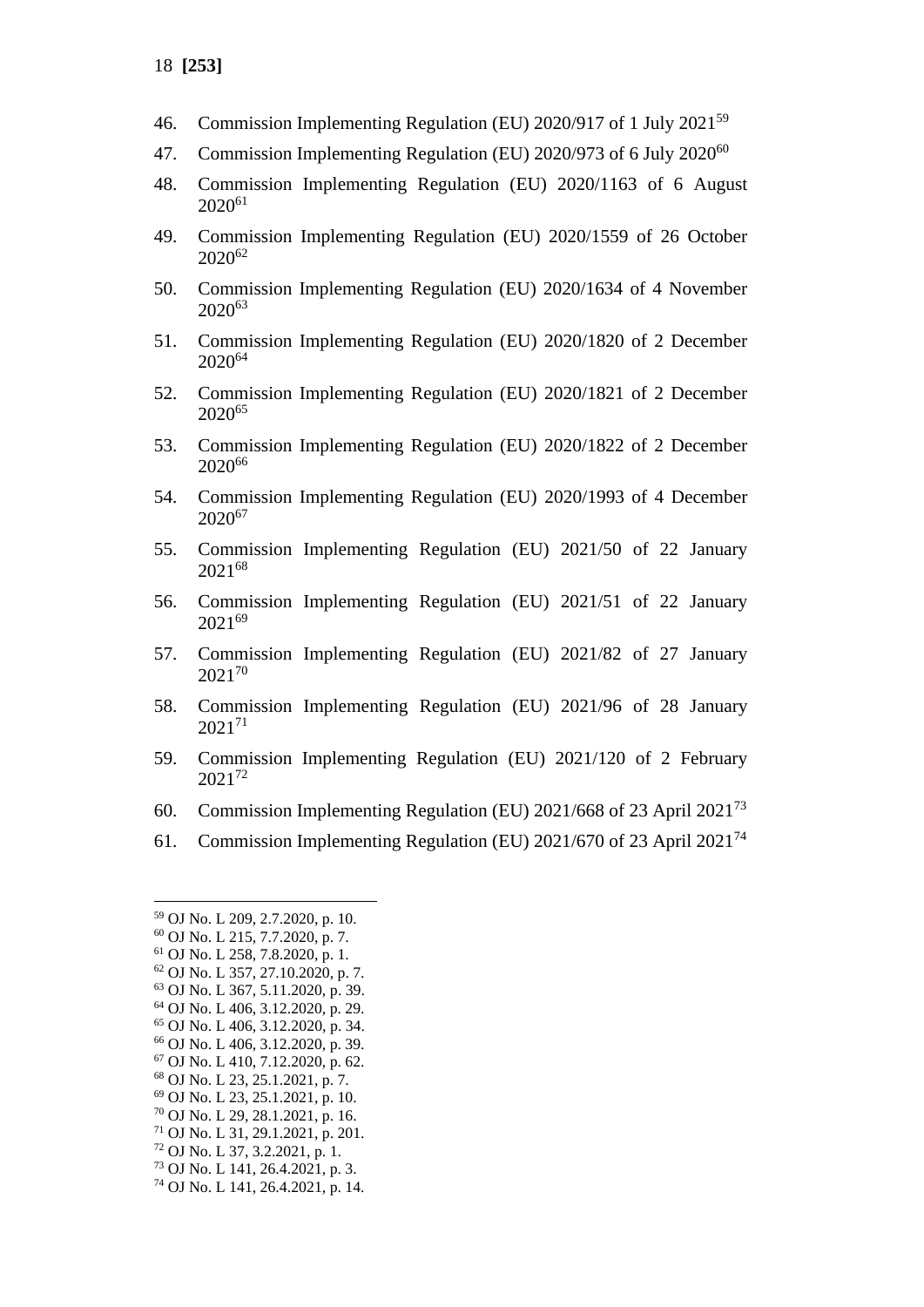- 62. Commission Implementing Regulation (EU) 2021/882 of 1 June 2021<sup>75</sup>
- 63. Commission Implementing Regulation (EU) 2021/900 of 3 June 2021<sup>76</sup>
- 64. Commission Implementing Regulation (EU) 2021/912 of 4 June 2021<sup>77</sup>
- 65. Commission Implementing Regulation (EU) 2021/1318 of 9 August 2021<sup>78</sup>
- 66. Commission Implementing Regulation (EU) 2021/1319 of 9 August 2021<sup>79</sup>
- 67. Commission Implementing Regulation (EU) 2021/1326 of 10 August 2021<sup>80</sup>
- 68. Commission Implementing Regulation (EU) 2021/1377 of 19 August 2021<sup>81</sup>
- 69. Commission Implementing Regulation (EU) 2021/1974 of 12 November 2021<sup>82</sup>
- 70. Commission Implementing Regulation (EU) 2021/1975 of 12 November 2021<sup>83</sup>
- 71. Commission Implementing Regulation (EU) 2021/2029 of 19 November 2021<sup>84</sup>
- 72. Commission Implementing Regulation (EU) 2021/2129 of 2 December 2021<sup>85</sup>
- 73. Commission Implementing Regulation (EU) 2022/47 of 13 January 2022<sup>86</sup>
- 74. Commission Implementing Regulation (EU) 2022/168 of 8 February 2022<sup>87</sup>
- 75. Commission Implementing Regulation (EU) 2022/169 of 8 February 2022<sup>88</sup>
- 76. Commission Implementing Regulation (EU) 2022/187 of 10 February 2022<sup>89</sup>
- 77. Commission Implementing Regulation (EU) 2022/188 of 10 February 2022<sup>90</sup>
- <sup>75</sup> OJ No. L 194, 2.6.2021, p. 16. <sup>76</sup> OJ No. L 197, 4.6.2021, p. 71. <sup>77</sup> OJ No. L 199, 7.6.2021, p. 10. <sup>78</sup> OJ No. L 286, 10.8.2021, p. 5. <sup>79</sup> OJ No. L 286, 10.8.2021, p. 12. <sup>80</sup> OJ No. L 288, 11.8.2021, p. 24. <sup>81</sup> OJ No. L 297, 20.8.2021, p. 20. <sup>82</sup> OJ No. L 402, 15.11.2021, p. 5. <sup>83</sup> OJ No. L 402, 15.11.2021, p.10. <sup>84</sup> OJ No. L 415, 22.11.2021, p. 9. <sup>85</sup> OJ No. L 432, 3.12.2021, p. 13. <sup>86</sup> OJ No. L 9, 14.1.2022, p. 29. <sup>87</sup> OJ No. L 28, 9.2.2022, p. 5. <sup>88</sup> OJ No. L 28, 9.2.2022, p. 10. <sup>89</sup> OJ No. L 30, 11.2.2022, p. 102. <sup>90</sup> OJ No. L 30, 11.2.2022, p. 108.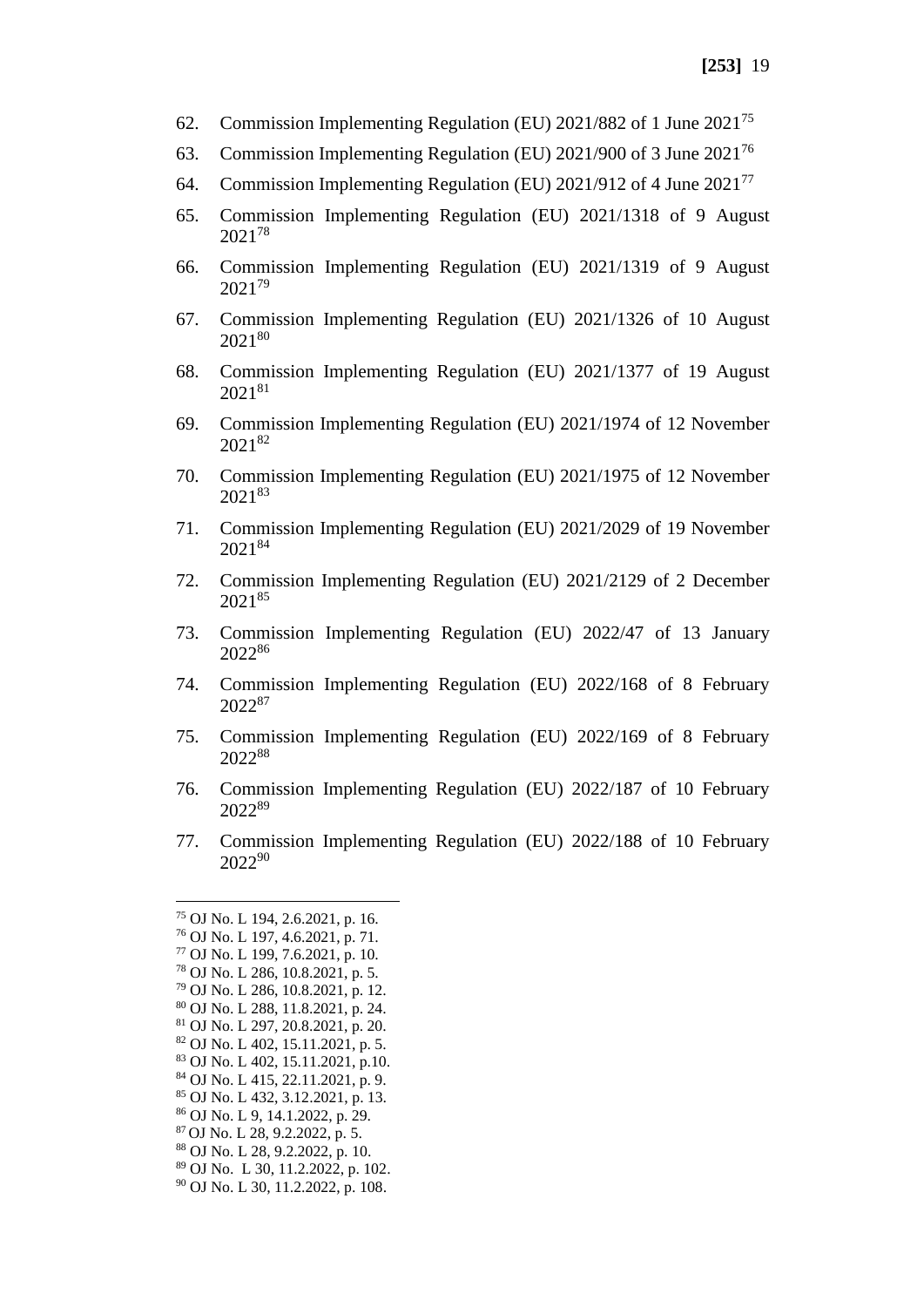20 **[253]**

### **Part B**

- 1. Regulation (EC) No. 1642/2003 of the European Parliament and of the Council of 22 July  $2003^{91}$
- 2. Commission Regulation (EC) No. 575/2006 of 7 April  $2006^{92}$
- 3. Commission Regulation (EC) No. 202/2008 of 4 March 2008<sup>93</sup>
- 4. Regulation (EU) No. 652/2014 of the European Parliament and of the Council of 15 May  $2014^{94}$
- 5. Regulation (EU) 2017/745 of the European Parliament and of the Council of 5 April 2017<sup>95</sup>
- 6. Regulation (EU) 2019/1243 of the European Parliament and of the Council of 20 June 2019<sup>96</sup>

## **Schedule 2**

*Form of official certificate to be given by an approved examiner to an authorised officer.*

## **European Union (Novel Foods) Regulations 2022**

### *Certificate of Analysis*

To (1) ........................................

I, the undersigned (2) .........................................

being an approved examiner for the purpose of the above Regulations certify that on

the .........................day of .......................... 20......

a sample marked (3) ....................................

Date .....................................

Number .....................................

<sup>95</sup> OJ No. L 117, 5.5.2017, p. 1.

<sup>91</sup> OJ No. L 245, 29.9.2003, p. 4.

<sup>92</sup> OJ No. L 100, 8.4.2006, p. 3.

<sup>93</sup> OJ No. L 60, 5.3.2008, p. 17.

<sup>94</sup> OJ No. L 189, 27.6.2014, p. 1.

<sup>96</sup> OJ No. L 198, 25.7.2019, p. 241.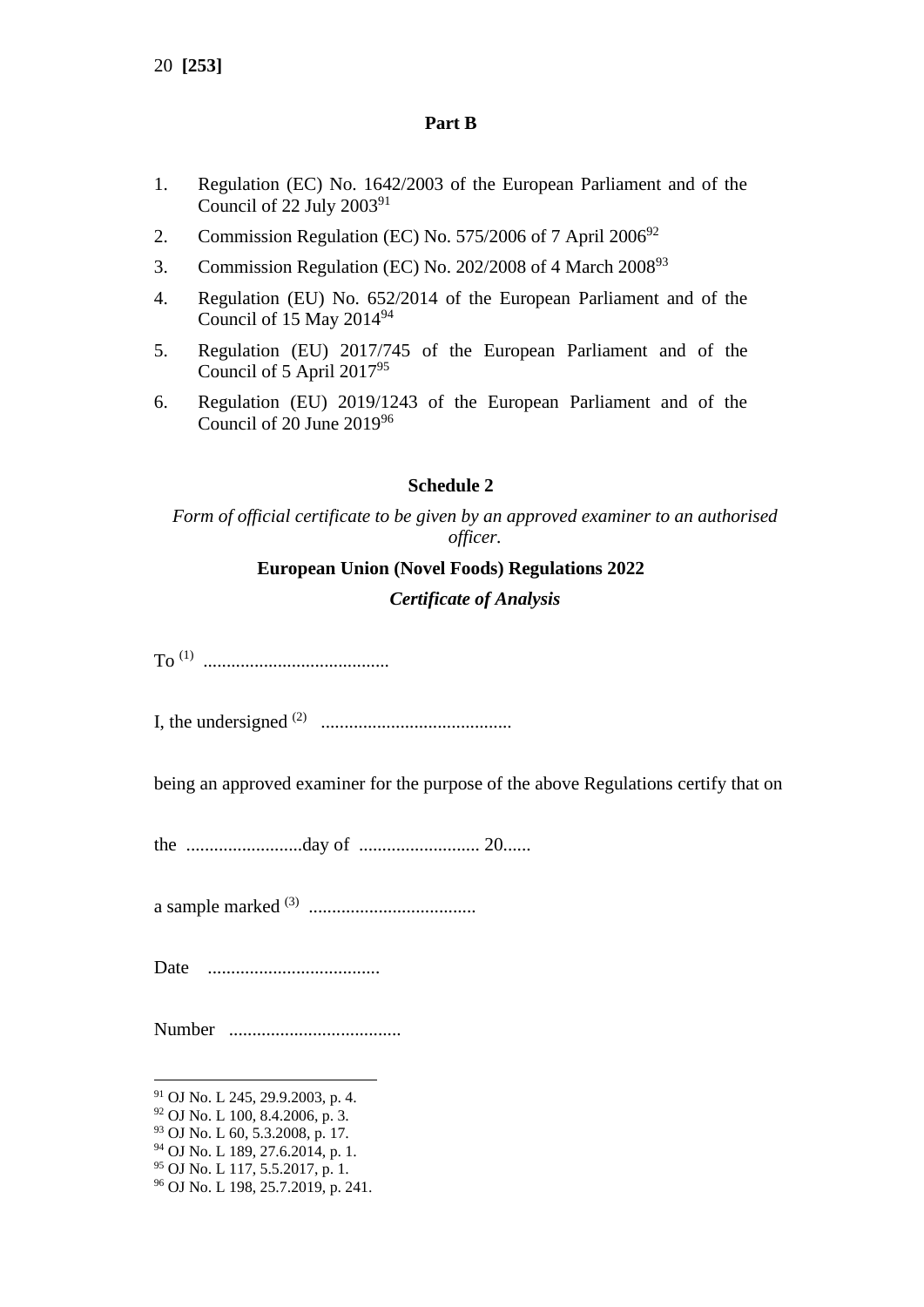Weight or Measure (4) ..................................

was submitted to me by you and I certify that the sample/relevant thing/copy/photograph of relevant thing was prepared and analysed/examined by me or under my direction  $(5)$ 

and as a result I am of the opinion that  $(6)$ 

Observations: (7)

I further certify that the sample has undergone no change which would affect my opinion/observations expressed above.

Certified by me this ..................... day of ............................... 20.....

At (8) .....................................

\_\_\_\_\_\_\_\_\_\_\_\_\_\_\_\_\_\_\_\_\_\_\_

Name in BLOCK LETTERS ...............................................................

Status ...........................................................

Signature .........................................................

Official Stamp

*NOTES*

(1) Insert the name and address of the person submitting the sample for analysis.

(2) Insert description (e.g. Executive Analytical Chemist located at a Public Analyst's Laboratory).

(3) Insert particulars of marking (e.g. name, date, etc.).

(4) This may be left unanswered if the sample cannot be conveniently weighed or measured or the weight or measurement is not material to the result of analysis.

(5) Indicate whether the approved examiner carried out the analysis himself or herself or whether it was carried out by another under the direction of the approved examiner.

(6) Here the approved examiner should specify the result of the analysis having regard to the provisions of the relevant legislation. He or she may also add, if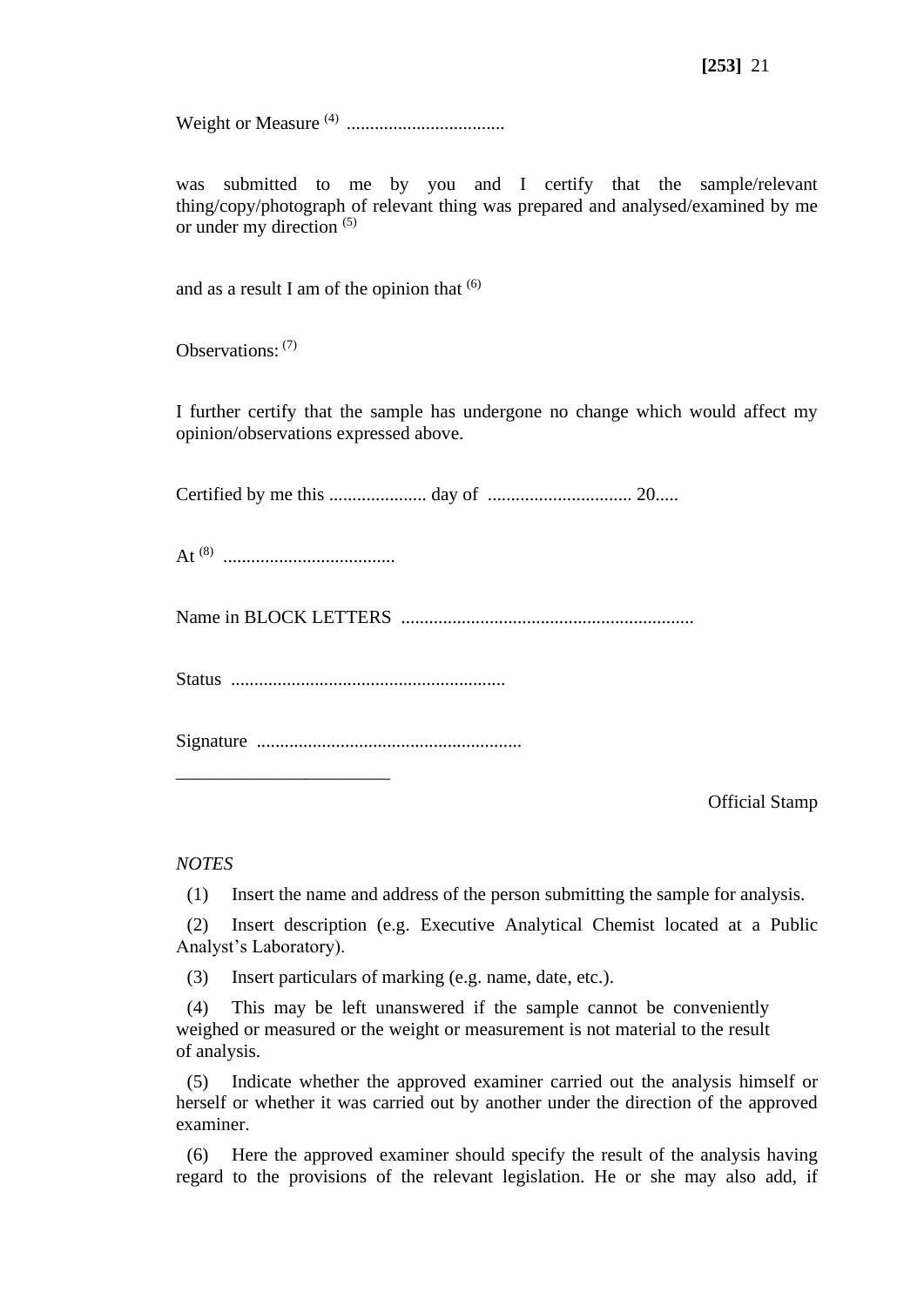required, a statement, or statements of conformity as per ISO/IEC 17025:2017 on the "General Requirements for the Competence of Testing and Calibration Laboratories".

(7) Here the approved examiner may insert, at his or her discretion, his or her opinion whether the analysis indicates any addition, abstraction, deficiency or the presence of foreign matter or other defect and whether the composition or quality is thereby affected; any physical, chemical or other properties bearing on the composition or quality of the article; whether the article is injurious to health or unfit for human consumption; whether and in what respect a label and description relating to the sample is incorrect or misleading; and he or she may add any other observations as he or she may consider relevant. In the case of analysis or examination of a relevant thing, or a copy or photograph thereof, the approved examiner may insert, at his or her discretion, any observations in relation to the relevant thing that he or she may consider relevant.

(8) Insert the name and address of the laboratory carrying out the analysis/examination.



GIVEN under my Official Seal, 24 May, 2022.

STEPHEN DONNELLY, Minister for Health.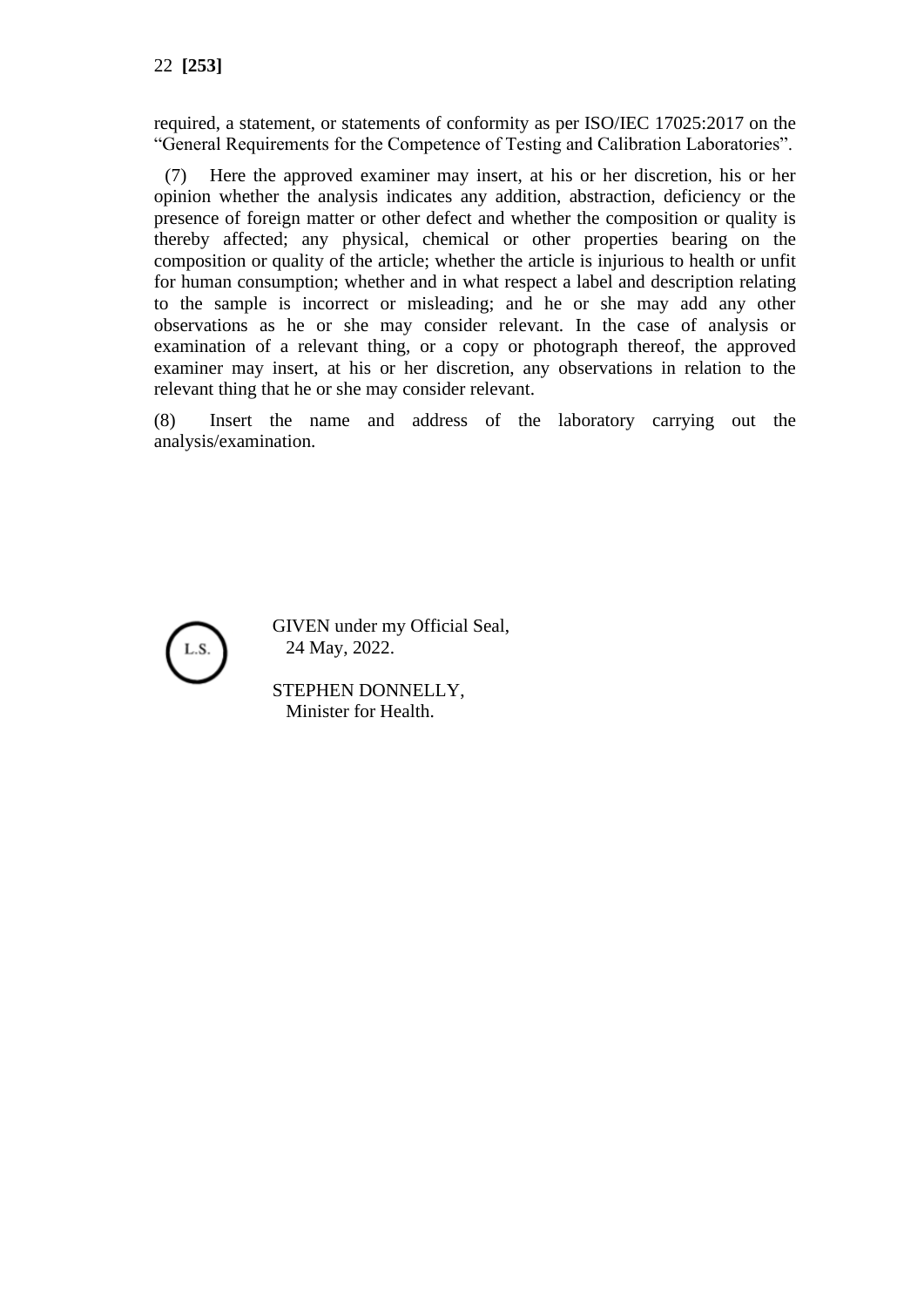### EXPLANATORY NOTE

## (*This note is not part of the instrument and does not purport to be a legal interpretation.*)

These Regulations give full effect to Regulation (EU) No. 2015/2283 of the European Parliament and of the Council of 25 November 2015, on novel foods. They also give full effect to Commission Implementing Regulation (EU) 2017/2468 of 20 December 2017, Commission Implementing Regulation (EU) 2017/2469 of 20 December 2017 and Commission Implementing Regulation (EU) 2018/456 of 19 March 2018 setting out administrative, scientific and consultative requirements to be followed. They also give full effect to Commission Implementing Regulation (EU) 2017/2470 of 20 December 2017 which establishes the Union List of Novel Foods.

These Regulations introduce offences and penalties for persons that fail to comply with specific provisions of the foregoing Regulations as provided for in these Regulations.

These Regulations may be cited as the European Union (Novel Foods) Regulations 2022.